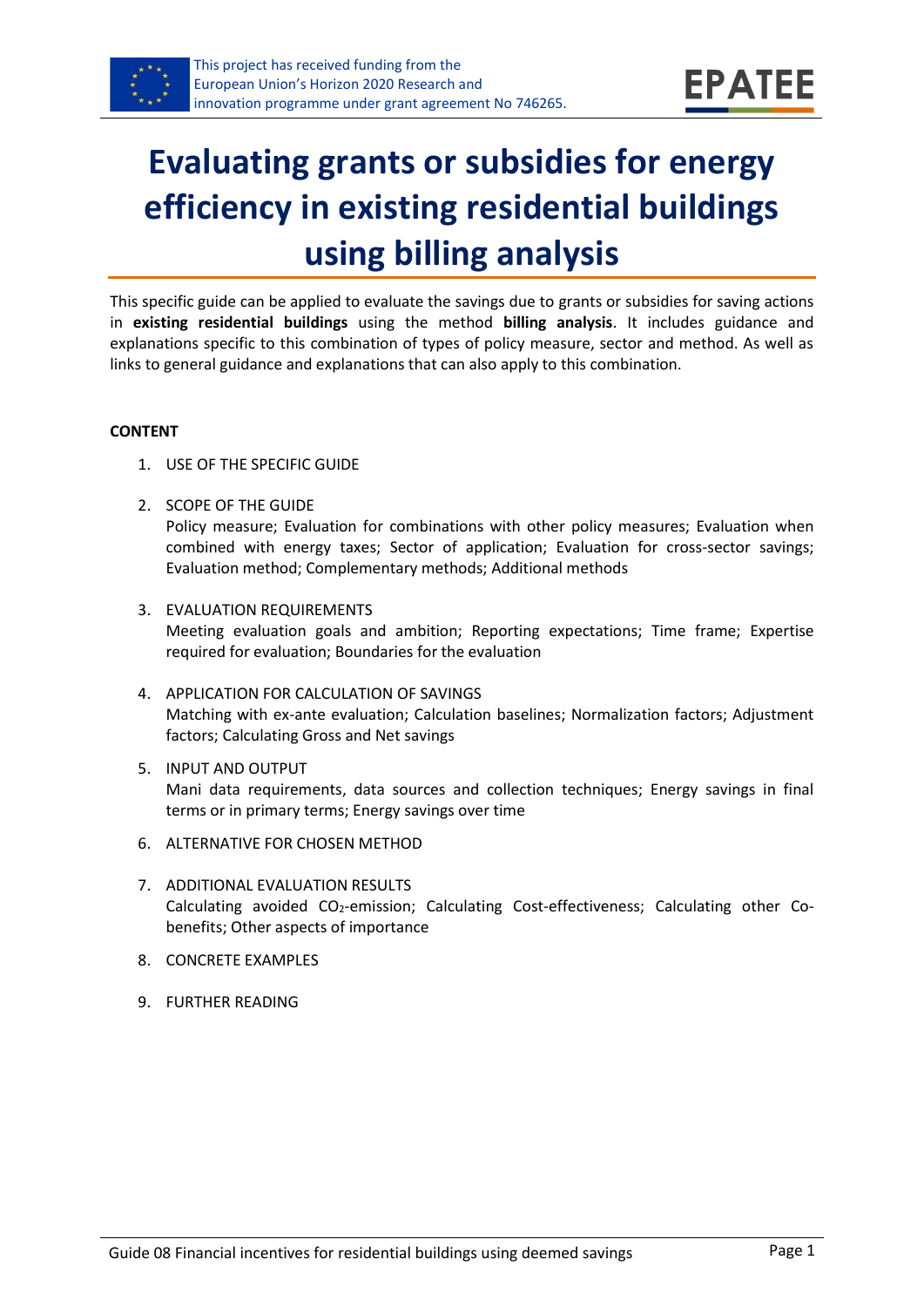### **1 | USE OF THE GUIDE–AUDIENCE, OBJECTIVES AND FOCUS**

The primary **audience** for this guide is energy efficiency programme designers, implementers or supervisors, and evaluators looking for guidance on the evaluation process of energy savings in the scope of this specific guide.

Although the application of the guide will generally concern the (sub)national level, account will be taken of issues at EU level when relevant (e.g. the specific format of saving figures for the EED, and more particularly its article 7).

About this previous step in the evaluation process (*the choice of the method*), see the guidance provided [here.](https://www.epatee-toolbox.eu/wp-content/uploads/2019/04/epatee_integrating_evaluation_into_policy_cycle.pdf) However, after presenting the capabilities and limitations of the guide at hand, the user will be offered alternatives for the method within this guide (see sectio[n 6\)](#page-0-0).

The **objective** of this guide is to provide:

- Information on the scope of the guide that enables the user to decide whether it is suited to his/her needs, and whether complementary or additional method(s) could be needed or useful (section [2\)](#page-0-1);
- Guidance about specifying the evaluation objectives and requirements (section [3\)](#page-0-2);
- Guidance about key methodological choices to calculate energy savings (section [4\)](#page-0-3);
- Guidance about the inputs (data requirements) and outputs of the method (energy savings metrics) (sectio[n 5\)](#page-0-4)**;**
- Possible alternative methods (with pros and cons) (section [6\)](#page-0-0)
- Background about evaluation results other than energy savings (sectio[n 7\)](#page-0-5);
- Relevant examples, case studies and/or good practices (section [8\)](#page-0-6);
- Relevant references for further reading (section [9\)](#page-0-7).

The specific guide is intended for assessing realised (ex-post) energy savings. However, account is taken of earlier (ex-ante) evaluations of expected savings, if available (see sectio[n 4\)](#page-0-3).

The **focus** of the guide is on impact evaluation, i.e. determining the energy savings, but not on how this has been reached through a step by step process with intermediate results (process evaluation).

Readers looking for the basic and general principles of energy efficiency evaluation may find the followin[g link](https://www.epatee-toolbox.eu/evaluation-principles-and-methods/) useful.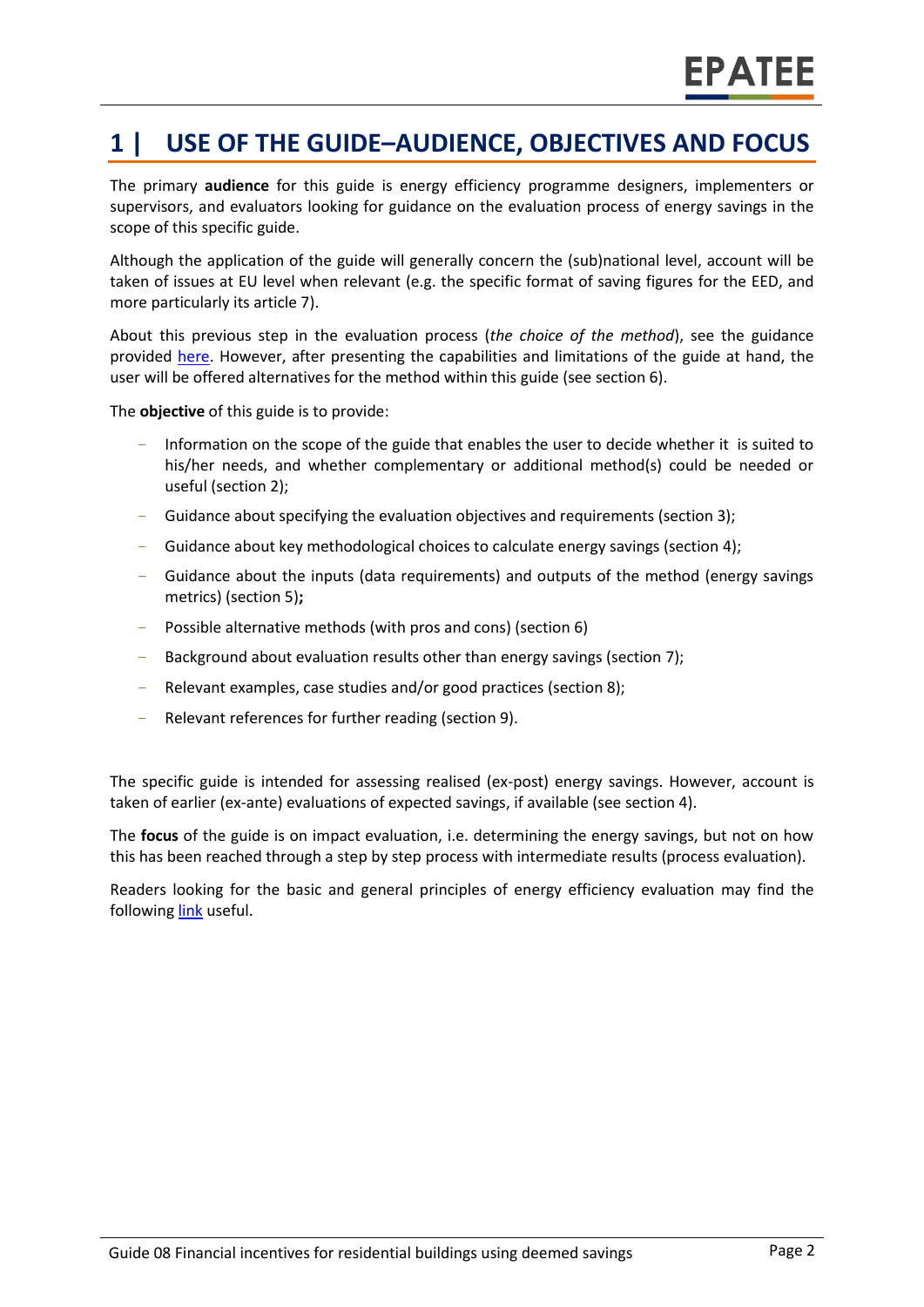# **2 | SCOPE OF THE GUIDE – POLICY, SECTOR and METHOD**

#### **2.1 About grants or subsidies**

Financial incentives to stimulate investments for saving actions can take **various forms**: direct nonrefundable aids (grants, subsidies, tax credits or rebates, loans with low interest rates or financial guarantees on loans.

More information and examples on the different subtypes residing under the main type **(legislative / normative measures)** can be foun[d here](http://www.measures-odyssee-mure.eu/) and [here.](https://www.epatee-lib.eu/)

Analysis of financial incentives for energy efficiency in buildings can for example be found in [\(Federici](http://www.odyssee-mure.eu/publications/policy-brief/increasing-building-energy-efficiency-incentive-schemes.pdf)  [et al., 2018;](http://www.odyssee-mure.eu/publications/policy-brief/increasing-building-energy-efficiency-incentive-schemes.pdf) [Olubunmi et al., 2016;](http://eprints.qut.edu.au/92701/3/92701.pdf) [Studer and Rieder, 2019\)](https://www.mdpi.com/2225-1154/7/2/28/pdf).

The focus of this guidance is restricted to the most common types of financial incentives offered to households or other owners of residential buildings: grants and subsidies. However, most of this guidance can also be applicable to schemes using other types of financial incentives, but in practice adaptations might be needed (e.g. how to get relevant data from the incentive scheme).

The subsidy can be defined as a fixed amount or as a percentage of the investment costs. The amount or rate can depend on the type of action or on the level of energy performance achieved (the higher the performance, the higher the incentive). The subsidy scheme may make a distinction between labour costs and costs for materials or products. The **scope of costs** taken into account is particularly important when assessing the cost-effectiveness of the incentive scheme (see section 7).

The subsidy can also depend on the income level or other criteria related to the dwelling owner or occupant. This is especially the case when the objectives of the incentive scheme include alleviating **energy poverty**. When the design of the scheme takes into account income levels or other social criteria such as employment, age etc., a separate evaluation for low-income dwellings might be needed (see cost-effectiveness in section 7) and additional evaluation objectives formulated (see section 3).

Subsidy schemes often represent **significant budget commitments** for the State, regional authorities or other public bodies that decide about funding the schemes. These schemes are often implemented by a mandated body (also named "*entrusted party*" or "*implementing public authority*" in the EED). This managing body usually monitors the scheme (e.g. number of participants, amounts of funding provided, number and types of actions funded) and reports to the government or other public institutions (e.g. Parliament, Court of Auditors) about the results of the scheme. **Costeffectiveness indicators** can thus be given a high importance in the reporting needs.

More detailed information on the evaluation of grants or subsidies can be found [here.](https://www.epatee-lib.eu/media/docs/EMEEES_WP2_D1_Assessment_existing_evaluation_2008-04-21.pdf)

#### **2.2 Evaluation for a combination of policy measure types**

When subsidies are combined with other types of policy measures (e.g. tailored energy advice, training programmes for building professionals), it is assumed here that the overall savings due to energy efficiency improvements in buildings are mainly resulting from the subsidies. However in practice, the evaluation often encompasses the **combined savings effect** of all policy measures promoting the implementation of the types of actions in the scope of the evaluation.

This guidance is not capable of attributing part of the (overall) calculated savings to each of the policy measures (see also Double counting in the section on Gross to Net savings).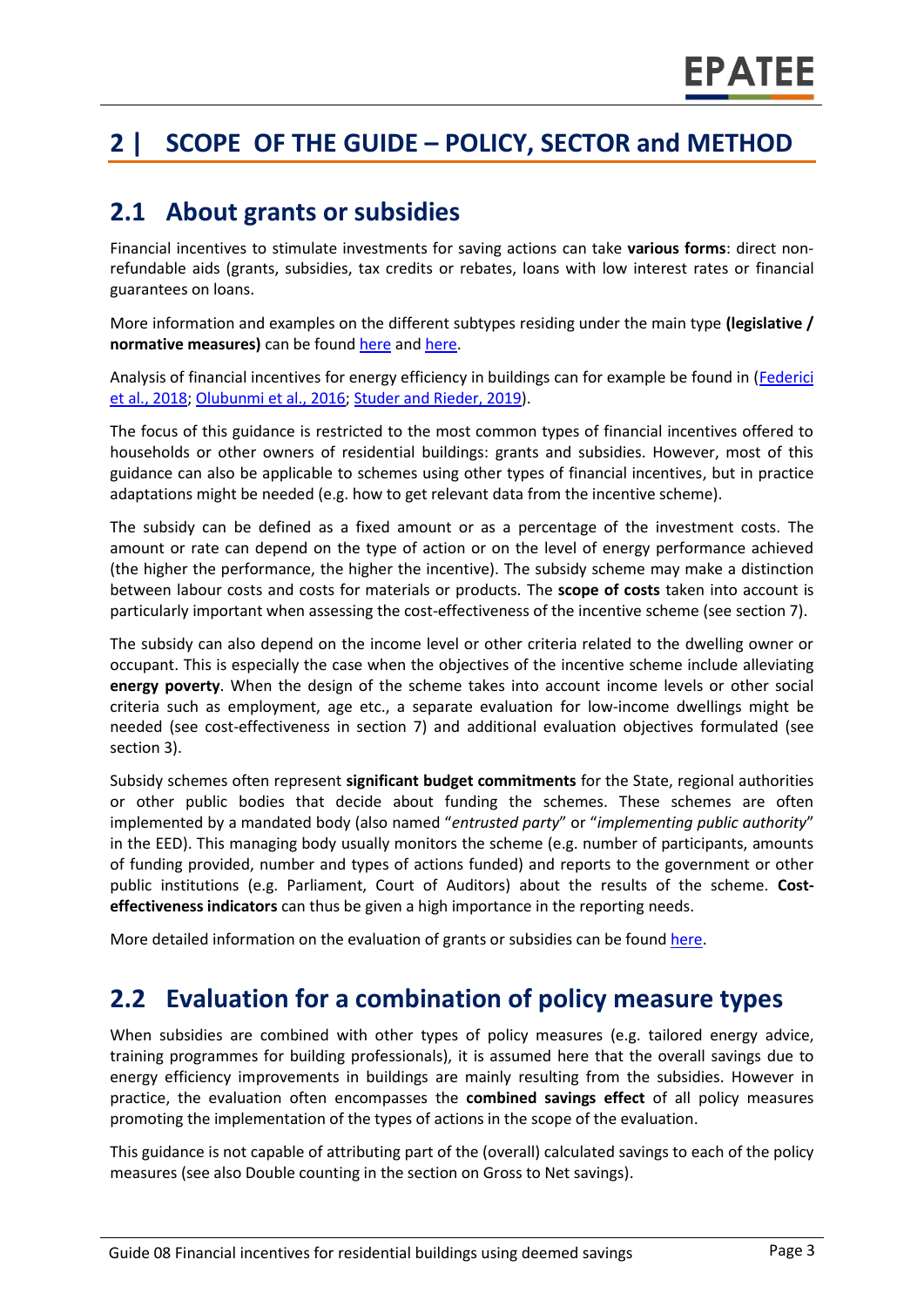For discussions about **policy mix or comparisons** of different types of policy measures, see for example [\(Boza-Kiss et al. 2013\)](https://www.sciencedirect.com/science/article/pii/S1877343513000341).

#### **2.3 Evaluation when combined with energy taxes**

The calculated savings effect for subsidies will overlap with that of the energy tax. The energy tax indeed increases the cost-effectiveness of the energy saving actions from the point of view of the investors (most often the building owners). Therefore, **both policy measures**, the subsidies and the energy tax, **improve the economic conditions for the investments** in energy saving actions. The subsidies will be reducing the investment cost. While the energy tax will increase the economic benefit from the actions (by increasing the economic value of the energy savings), thereby reducing the payback time.

The guide is not capable of attributing part of the (overall) calculated savings to either the policy measures at hand or the energy tax. It would indeed be very difficult to find a comparable group of buildings and occupants who would not subject to a different energy tax, as energy taxes are usually applied nation-wide.

Distinguishing the effects of subsidies and energy taxes can be investigated with **modelling of investment behaviours**, by simulating scenarios with different policy packages. Calibrating this type of model usually requires data about the number of actions implemented in the country (or other area considered for the evaluation). See (Boonekamp, 2004).

This type of analysis can be complemented with surveys or modelling about the **willingness to pay** for energy saving actions. Such studies can be helpful for the design of the financial incentives (e.g. identifying the level of incentive that can trigger actions) and to provide a basis to evaluate the additionality of the financial incentives (or the free-rider effects) (see also section 4).

#### **2.4 About existing residential buildings**

This guide deals with energy saving actions for improving the energy efficiency of **existing dwellings**. It cannot cope with new dwellings as for billing analysis based on comparing "Before" and "After" energy consumption, no "Before" data are available for new dwellings. For other baselines the application of billing analysis on new dwellings is too rare to be taken into account here.

This guide covers both **individual houses and multifamily buildings**. In practice, the subsidy scheme can be focused on specific segments of the dwellings stock. For example to tailor the scheme in order to tackle specific barriers, such as decision processes in co-owned buildings (or condominiums) or split incentives in the case of the rental sector. In most cases, this does not affect the way gross energy savings can be evaluated. This can however affect the way to analyse additionality or freerider effects, when evaluating additional or net energy savings (see also section 4).

In terms of end-uses, this guidance deals with the **thermal end-uses**, i.e. **HVAC** (heating, ventilation and air conditioning), and **domestic hot water**. Energy saving actions in the scope of this guidance thus includes actions improving the energy performance of the building envelope (e.g., wall insulation, roof insulation, windows replacement), heating and cooling systems (e.g., boiler replacement, hydraulic balancing of the heat distribution system), ventilation systems (e.g. heat recovery ventilation) or the system for domestic hot water.

It does not deal with actions on electrical end-uses, such as appliances and lighting (see Specific Guidance 14).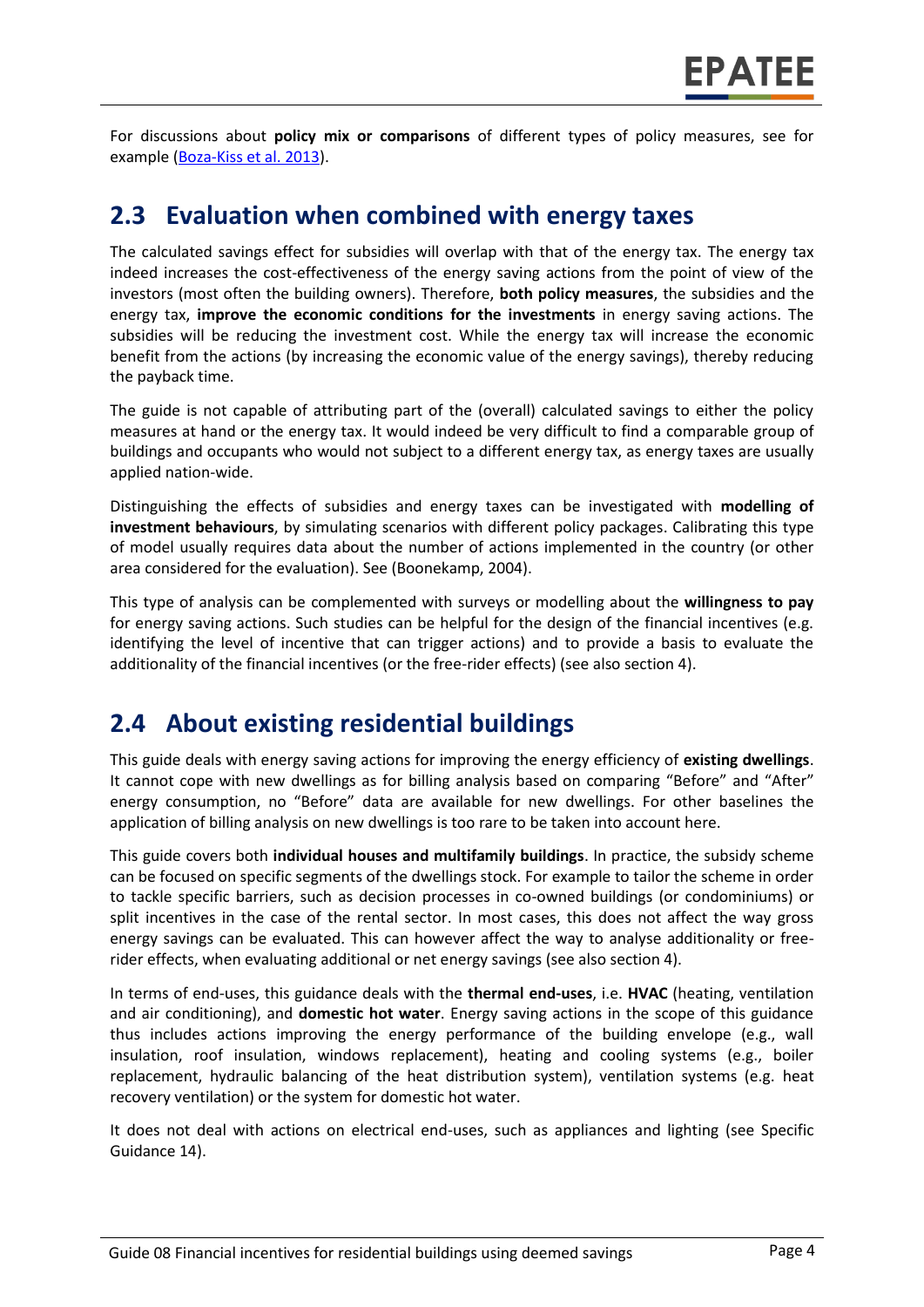Subsidies for the energy renovation of residential buildings can concern **single actions** (e.g. wall/roof/floor insulation, boiler replacement) or **deep renovations** (i.e. aiming at improving the global energy performance of the buildings). In most cases, the subsidies are conditional upon minimum energy performance requirements. The incentive scheme may also require other conditions, such as quality label or installation by a qualified building professional.

In practice, billing analysis is preferred when evaluating policies or programmes promoting deep renovations [\(Agnew and Goldberg, 2017\)](https://www.nrel.gov/docs/fy17osti/68564.pdf). Deemed savings and engineering methods are more frequently used when evaluating policies or programmes promoting or monitoring single actions. About these methods, see respectively the Specific Guidance 9 and 3. See also section 6 for a comparison of alternative methods.

Information on (sub)sectors defined in the Toolbox can be found [here,](https://www.epatee-toolbox.eu/wp-content/uploads/2018/10/Definitions-and-typologies-related-to-energy-savings-evaluation.pdf) chapter 2, p.17

#### **2.5 Evaluation for cross-sector saving actions**

This guide can also be applied to subsidy schemes promoting the renovation of tertiary buildings (service sector). One difference can be that the share of buildings with electric heating systems can be higher in the service sector, and that it can be more difficult to separate the consumption from HVAC and from other electric end-uses in tertiary buildings, in case consumption from all end-uses are billed from the same electricity meter. However, this is not the case when the buildings are operated with BAS (Building Automation System) that can provide detailed data of energy consumption together with data for other relevant variables such as temperature setpoint or patterns of use of the buildings (e.g. working days vs. week-ends). For more guidance about cases where data from BAS can be used, see for example [\(Romberger, J. 2017\)](https://www.nrel.gov/docs/fy17osti/68575.pdf). And more generally for more guidance about cases when data can be collected through an energy management system, see for example [\(Stewart, 2017\)](https://www.nrel.gov/docs/fy17osti/68316.pdf).

#### **2.6 About billing analysis**

Billing analysis, also sometimes called "consumption data analysis", deals with the **statistical analysis** of **energy consumption data from billing records**, i.e. from the data registered by the energy meters used by utilities (either energy distributors or energy suppliers) to bill their customers.

This guide considers cases where billing records include data metered each month (monthly data) or every two months (bi-monthly data).

It should also be noted that billing analysis can only apply to **energy types that can be regularly metered at their point of use**. For example, actions in buildings using heating oil or biomass will usually not be possible to evaluate with billing analysis. Depending on the scope of the incentive scheme, this can be an important limitation.

For more details about data issues (e.g. different types of billing data, periodicity of metered data), see section 5.

**Statistical analysis** aims at separating the effects of the energy saving actions implemented from other factors of changes in energy consumption (e.g. energy prices). This means that billing analysis is recommended for cases where it is expected that the energy savings will be large enough compared to that of other, not controlled factors, so that the evaluation results can be statistically significant. This is one reason why billing analysis is commonly used to evaluate savings from deep renovations.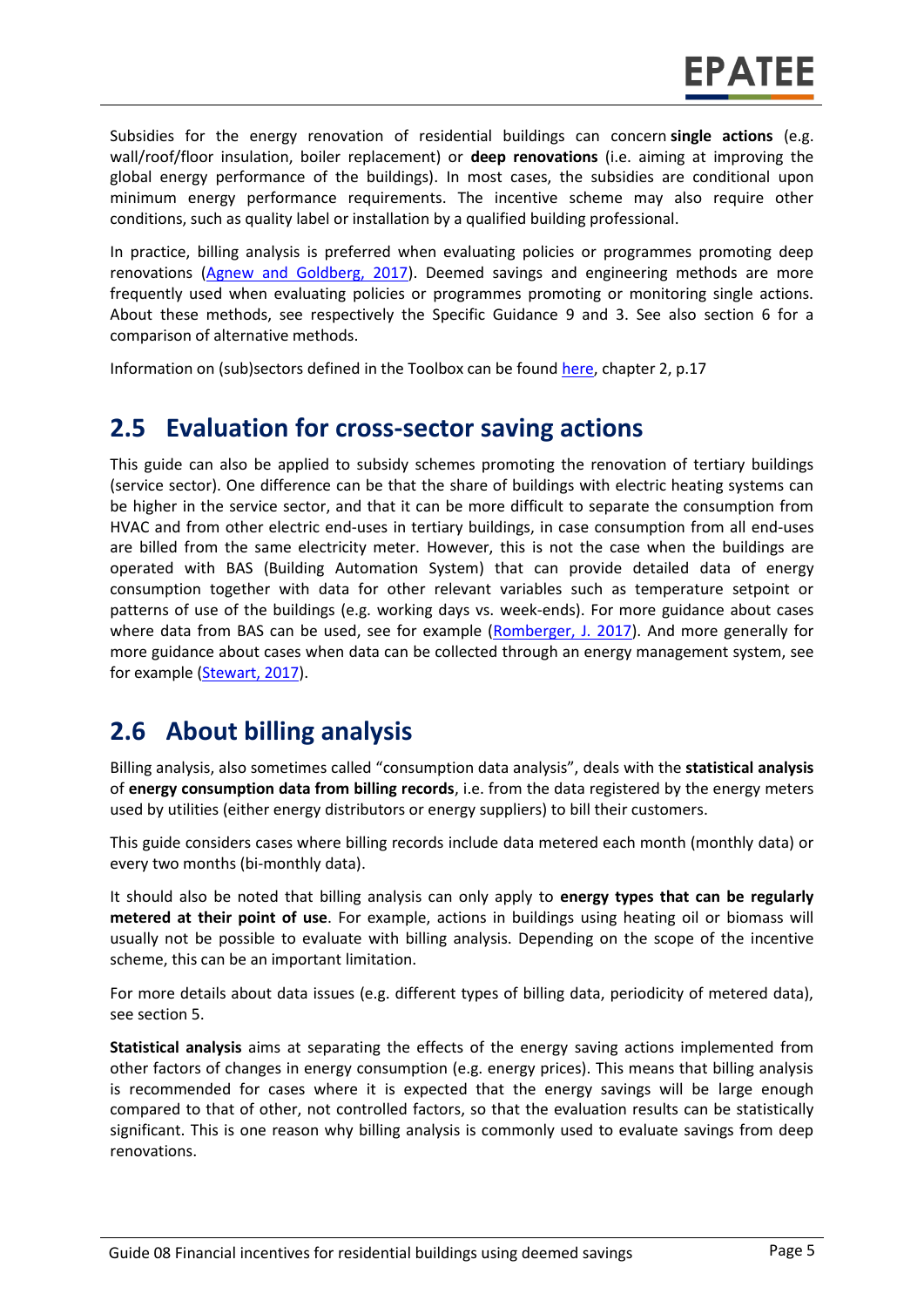Obtaining statistically significant results also depend on the **sample size** or the **length of the time series** available for the data analysed (see section 5 for more details).

One key advantage of billing analysis is that it can directly take into account **so-called technical interactions (**between different energy savings actions, e.g. insulation of the building envelope and replacement of the heating system), **performance gaps** (e.g. due to defaults in the installation of the energy saving actions) **and rebound effects**. That is why it is assumed to reflect "actual" or "real" energy savings.

However, **it does not mean that billing analysis can distinguish these effects** in the results provided. Distinguishing the different effects requires additional data that is not always possible to collect (due to technical, economical or legal constraints). For more details about these factors (performance gaps, rebound effects), see section 4.

Depending on the method used for the billing analysis, it can also capture **free-rider and spill-over effects** to some extent. For more details, see section 4.

A key component of the approach used for the billing analysis is the choice of the control or comparison group (e.g. same buildings but before the energy saving actions; similar buildings with no actions supported by the incentive scheme). One major challenge of the billing analysis is to ensure that the comparison group and the participants group are comparable, and that their comparison enables to remove the effects other than the effects of the incentive scheme, in line with the evaluation objectives. For more details about the **choice of comparison group** and **matching methods**, see section 4 (and particularly, *Calculation baselines*).

**Various methods** can then be used to perform the billing analysis. They mostly differ according to the following features:

- Choice of comparison group(s): see section 4 (Calculation baselines).
- Time series of energy consumption data: from one year to several years for each period (before (pre-period) and after (post-period) participating in the incentive scheme).
- Specification of the periods compared: full calendar years (e.g. in line with the budget years of the scheme), or rolling periods (e.g. using rolling 12-month periods according to the month taken as participation date).
- Approach of data treatment (for more details, see for example the section 4 of Agnew and [Goldberg, 2017\)](https://www.nrel.gov/docs/fy17osti/68564.pdf):
	- **Two-stage approach**: energy consumption data are analysed at the level of each individual building, applying weather normalization, then comparing normalized consumption for the pre- and post-periods. This first step provides for each building the weather-normalised change in energy consumption. The second step is a cross-sectional analysis to compare changes in the two groups (participants and comparison groups), using regression models to distinguish what share of the weather-normalised change in energy consumption is correlated to the participation in the incentive scheme. Different regression models can be used according to the data available and the evaluation objectives.
	- **Pooled fixed-effects approach**: only the second step described above is performed, all the energy consumption data (for pre- and post-periods, and from participants and comparison groups) are included in a single regression model.

The choice of the method and corresponding features usually depends on the possibilities to form comparison groups (see section 4, *Calculation baselines*) and on the data availability (see section 5).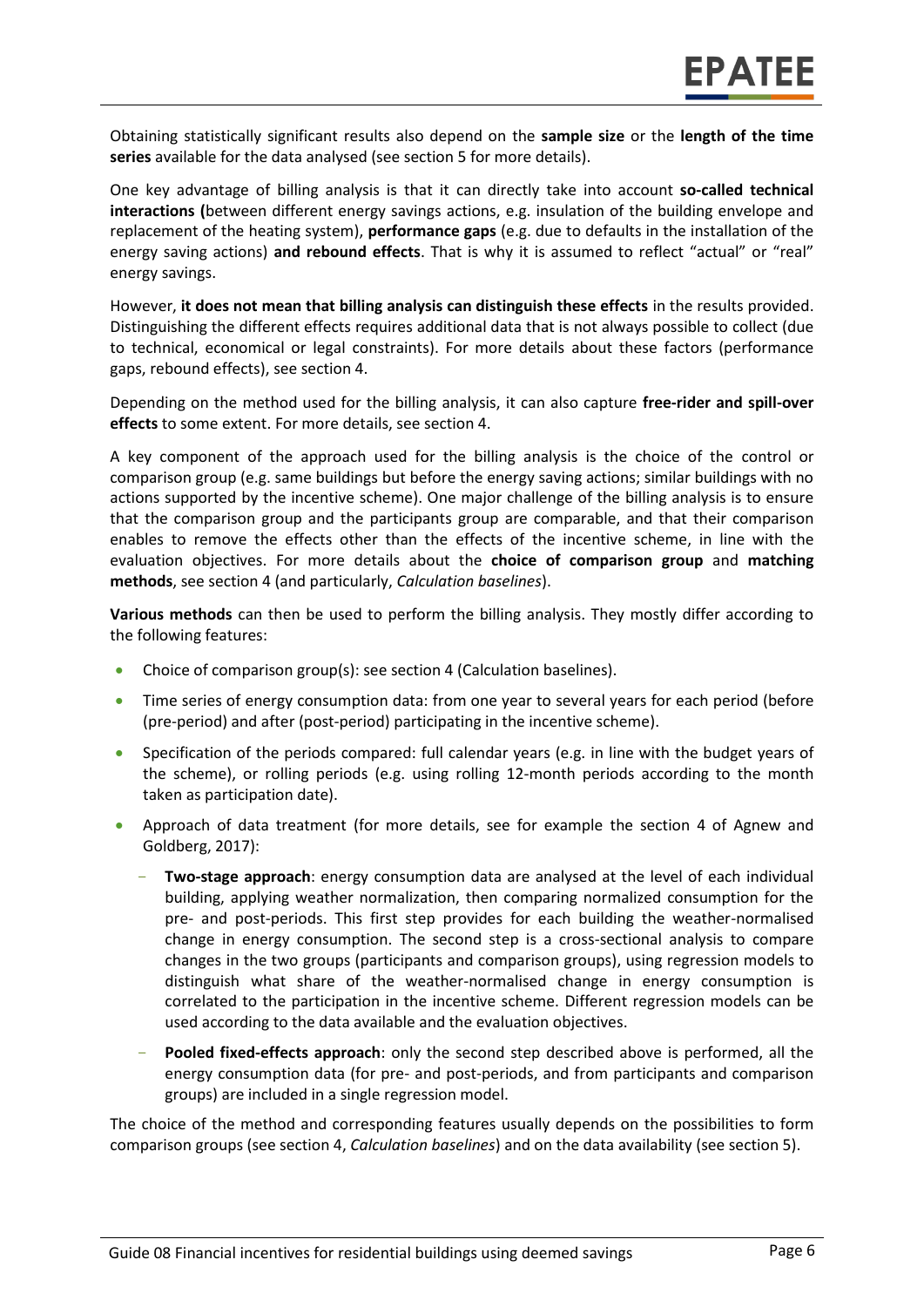The ideal case would be to use long time series with a random assignment of building occupants (or owners) between the participants and the comparison group. However this is very rarely possible. Therefore other options have been developed to take into account the different practical constraints encountered. For more details about this, see for example [\(Agnew and Goldberg, 2017;](https://www.nrel.gov/docs/fy17osti/68564.pdf) Wade and [Eyre, 2015\)](http://www.ukerc.ac.uk/programmes/technology-and-policy-assessment/energy-efficiency-evaluation.html).

General information about the various evaluation methods can be found be found [here,](https://www.epatee-toolbox.eu/wp-content/uploads/2019/04/Saving_calculation_methods_for_EPATEE_Toobox_2019_04_24.pdf) table 1 and 2. This source also covers the combination of the method at hand with other methods, which will be dealt with below.

### **2.7 Complementary methods to determine total savings**

Depending on the approach used, **billing analysis** can provide results in terms of **unitary energy savings** (where the unit is usually a building or a participant) or **total energy savings** (i.e. the energy savings for the whole participants). The latter requires billing data to be available for all the participants to the incentive scheme. This is rarely the case in Europe (see section 5 for more details).

Therefore, we consider here the case where the billing analysis can provide results in terms of unitary energy savings, or energy savings for a group of participants (participants sample). Then a **complementary method** is needed to obtain the number of actions/participants in order to calculate the **total energy savings**.

When dealing with subsidies, the number of participants will usually be directly monitored by the scheme, as part of the process to approve the applications for the incentive. However, depending on the scheme, data about the types of actions implemented by each participant is not necessarily registered on a systematic basis.

Another issue can be that due to regulation of data privacy, it might **not always be possible to match data from energy bills and data monitored by the scheme** (about participants). In that case, a survey of participants might be needed to collect information complementary to the energy bills (e.g. number and types of actions implemented per participant). For more guidance about **survey methods** and related issues, see for example [\(Baumgartner, 2017\)](http://www.nrel.gov/docs/fy17osti/68568.pdf).

The data collection for the ex-post evaluation can then be done on a sample of participants. For more guidance about **sampling methods** and related issues, see for example [\(Khawaja et al., 2017\)](https://www.nrel.gov/docs/fy17osti/68567.pdf).

The choice of the sampling method will depend on the data available (e.g. to form stratified samples of participants according to certain characteristics such as dwelling type, household size or income level). Together with the choice of comparison group, the choice of sampling method also has an influence on the **external validity** of the results, i.e. the extent to which the results obtained on the sample(s) can be extrapolated to the whole participants.

For practical examples, see the EPATEE case studies about the Better Energy Homes scheme in Ireland [\(Broc, 2017\)](https://www.epatee-toolbox.eu/wp-content/uploads/2018/10/epatee_case_study_ireland_better_energy_homes_ok.pdf) or the Weatherization Assistance Program in the US [\(Spyridaki and Broc, 2018\)](https://www.epatee-toolbox.eu/wp-content/uploads/2018/10/epatee_case_study_us_weatherization_assistance_program_ok.pdf). More examples can also be found in section 8.

For a general presentation about complementary methods, see chapter [6 here.](https://www.epatee-toolbox.eu/wp-content/uploads/2019/04/Saving_calculation_methods_for_EPATEE_Toobox_2019_04_24.pdf)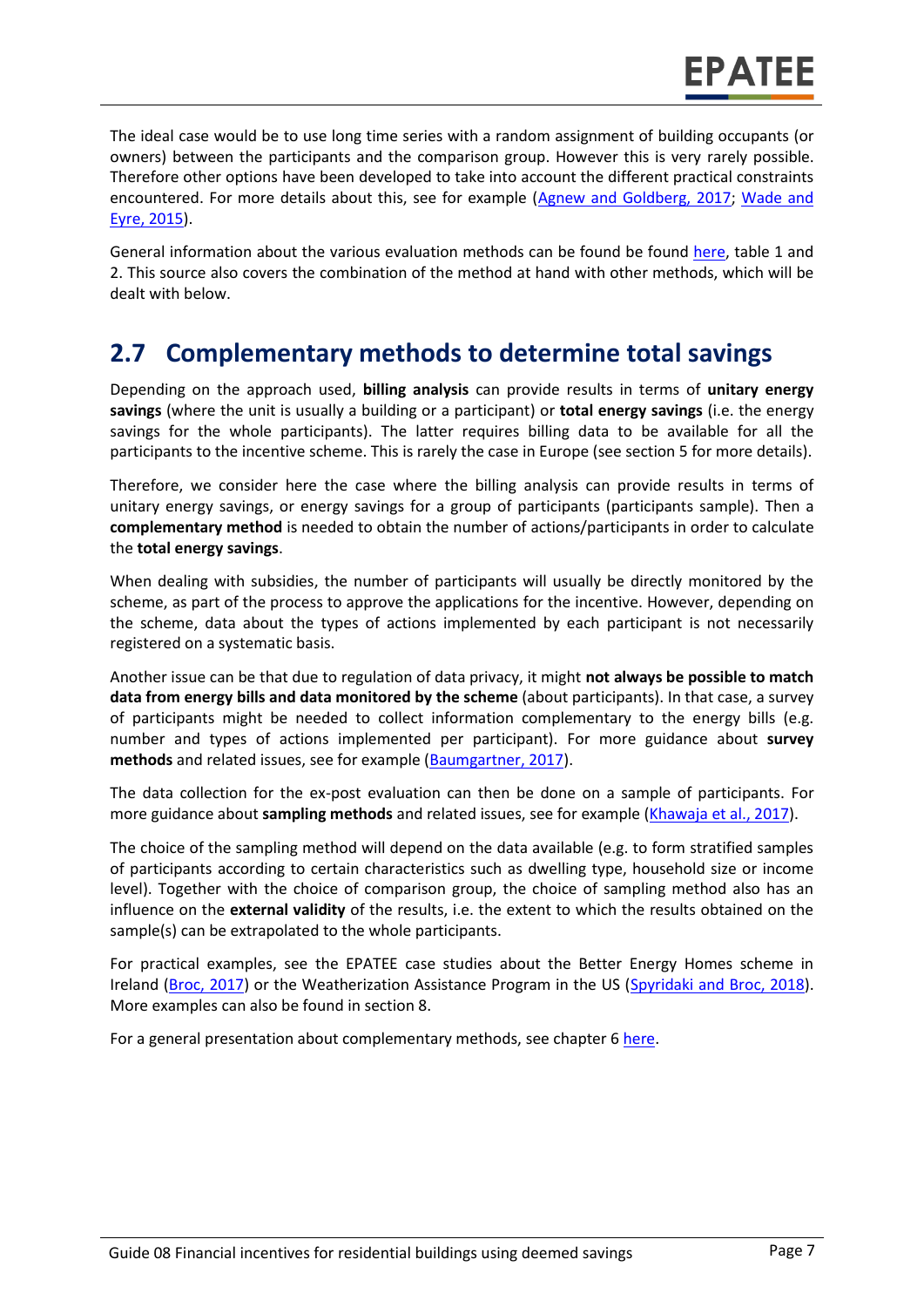#### **2.8 Additional methods to increase reliability of the results**

An additional method can be applied on top of billing analysis to improve the reliability of the evaluation results, complement the analysis of the data or improve the cost-effectiveness of the evaluation approach.

Billing analysis concerns overall energy consumption which can be influenced by many other factors than the effects of the incentive scheme. Data needed to investigate these other factors are not always readily available from the monitoring of the scheme or from other existing data sources. Another issue can arise when data about other factors cannot easily be matched with data of energy consumption or participation to the incentive scheme.

Therefore, complementary surveys can be needed to collect the missing data or data that can be matched with dataset already at hand. For more guidance about **survey methods** and related issues, see for example [\(Baumgartner, 2017\)](http://www.nrel.gov/docs/fy17osti/68568.pdf).

Additional methods might also be needed when the evaluation objectives include possible free-rider effects (see section on adjustment factors).

Additional methods are also needed when the evaluation objectives are either to understand the reasons for differences between actual savings (as assessed with the billing analysis) and expected savings (usually assessed with engineering methods, or based on previous evaluations).

A first approach can then be to **compare results obtained with billing analysis and results obtained with engineering methods**. For more details about this, see the dedicated EPATEE topical case study [\(Sipma et al., 2019\)](https://www.epatee-toolbox.eu/evaluation-principles-and-methods/epatee-topical-case-study-comparing-estimated-versus-measured-energy-savings/) and section 6 below.

A second approach can be to include the savings estimates from the engineering methods as a variable in the regression model used for the billing analysis. This type of model is called **statistically adjusted engineering regression** (or mix method). See for example section 4.3.2.3 in (Agnew and [Goldberg, 2017\)](https://www.nrel.gov/docs/fy17osti/68564.pdf).

A third approach can be to do **targeted additional data collection** designed to investigate specific issues.

For example, specific surveys or measurement campaigns can be done to assess **pre-bound and rebound effects** related to changes in heating behaviours (e.g. changes in setpoint temperature, in adapting heating at night, in the number of rooms heated). Depending on the policy objectives, this can also be analysed as improvements in thermal comfort (for more details, see for example Hong et [al., 2009\)](http://discovery.ucl.ac.uk/15210/1/15210.pdf).

Another example can be on-site inspections on samples of participant buildings to identify causes of **performance gaps** (e.g. defaults in the installation of energy saving actions).

For a more general discussion about possible combinations of billing analysis with additional methods see chapter 6 [here.](https://www.epatee-toolbox.eu/wp-content/uploads/2019/04/Saving_calculation_methods_for_EPATEE_Toobox_2019_04_24.pdf)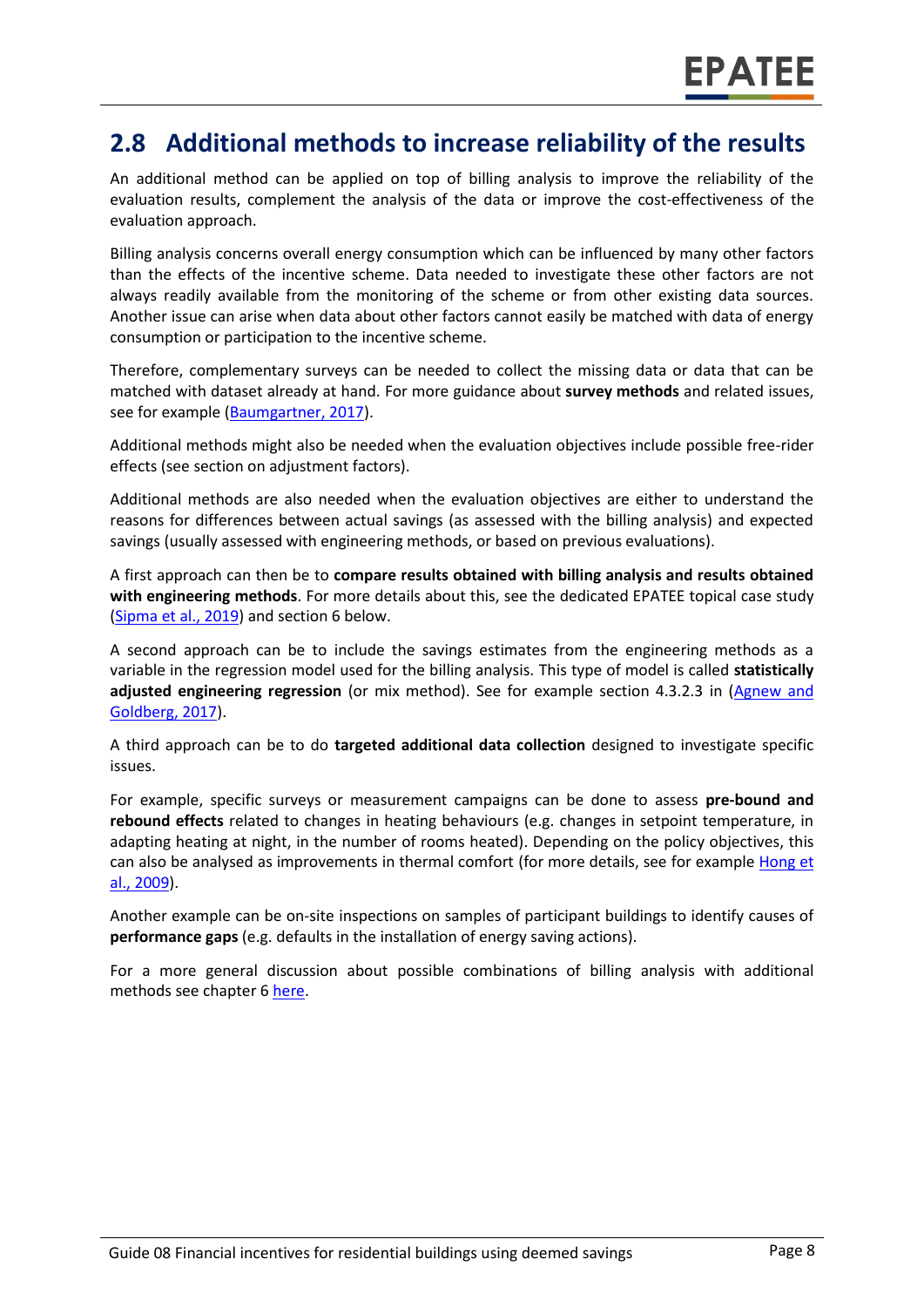# **3 | EVALUATION OBJECTIVES and REQUIREMENTS**

### **3.1 Meeting evaluation goals and ambition**

Typical evaluation objectives of using billing analysis can be:

- Assessing **actual energy savings** (i.e. reflecting possible performance gaps and the energy behaviours of the occupants, including possible prebound or rebound effects (see section 4 for more details).
- Assessing energy savings from the point of view of the end-users.
- Assessing net energy savings (for more details, see section 4).
- Billing analysis is not the most appropriate method when the primary objective is to get savings estimate on an on-going basis (without time lag). It is less appropriate when the objective is to assess the energy performance improvement of the participants' buildings independently of the particular energy behaviours of their current occupants (see section 6 about alternative methods).

The following table shows whether this tool can be used to report on general evaluation goals or criteria. See also thi[s document.](https://www.epatee-lib.eu/media/docs/D4_EMEEES_Final.pdf)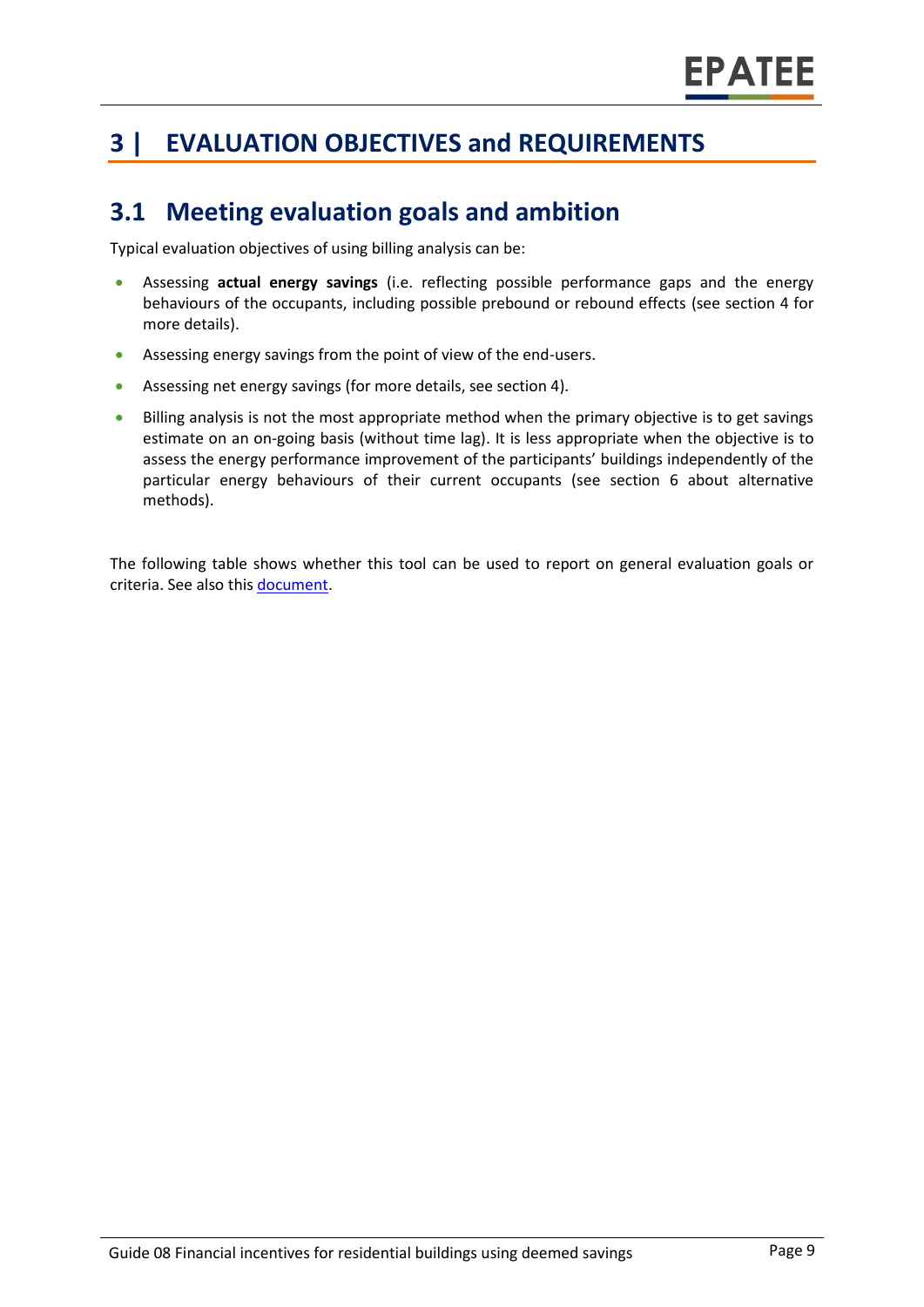| <b>General types of</b><br>evaluation goals or<br>criteria              | Level of<br>ambition | <b>Remarks</b>                                                                                                                                                                                                                                                                                                                                                                                                                                                                                                            |
|-------------------------------------------------------------------------|----------------------|---------------------------------------------------------------------------------------------------------------------------------------------------------------------------------------------------------------------------------------------------------------------------------------------------------------------------------------------------------------------------------------------------------------------------------------------------------------------------------------------------------------------------|
| <b>Calculation of realized</b><br>energy savings from<br>saving actions | High                 | Conditions of use of the chosen analysis method have to<br>be checked with statistical tests (e.g. distribution of the<br>residuals).<br>Reliability of the results can also be checked with<br>statistical tests. The larger the samples and the longer the<br>time series, the better.<br>Part of the uncertainties can be quantified (e.g. with<br>confidence interval at given probability threshold). Part of<br>the uncertainties will remained unknown (e.g. due to self-<br>selection bias or omitted variables). |
| Calculation of energy<br>savings attributed to the<br>policy measure(s) | Medium<br>to high    | The feasibility to evaluate net energy savings firstly<br>depends on the feasible options of comparison groups<br>(see section 4).<br>Complementary surveys can help consolidating the<br>results when possible bias create uncertainties in the<br>results from the method used for the billing analysis.                                                                                                                                                                                                                |
| Cost-effectiveness of<br>saving action (for end-<br>users)              | High                 | See remarks above about realized savings.<br>Billing analysis is particularly appropriate to evaluate<br>savings from the end-user perspective, as it takes into<br>account occupants' energy behaviours and possible<br>performance gaps.<br>A frequent issue can be linked to the (non-)availability of<br>the total investment costs, as the incentive scheme<br>sometimes only monitor the amounts of subsidies<br>granted.<br>See section 7 for more details.                                                        |
| Cost-effectiveness of<br>policy (government<br>spending)                | Medium<br>to high    | See remarks above about realized savings and savings<br>attributed to the policy measure.<br>Usually the amounts of public spending on subsidies are<br>directly monitored by the scheme. The administration<br>costs are often small compared to the amounts of<br>subsidies but should still be considered.<br>See section 7 for more details.                                                                                                                                                                          |
| $CO2$ -emission reduction<br>from saving actions                        | High                 | See remarks above about realized savings.<br>As the savings are evaluated from billing data, the results<br>are usually available per energy type. Which enables the<br>conversion into CO <sub>2</sub> savings by using standard emission<br>factors.<br>The choice of the emission factor can raise debates when<br>dealing with electric heating.<br>See section 7 for more details.                                                                                                                                   |
| $CO2$ -emission reduction<br>attributed to the policy<br>measure(s)     | Medium<br>to high    | See remarks above about realized savings, savings<br>attributed to the policy measure and CO <sub>2</sub> -emission<br>reduction from saving actions.<br>See section 7 for more details.                                                                                                                                                                                                                                                                                                                                  |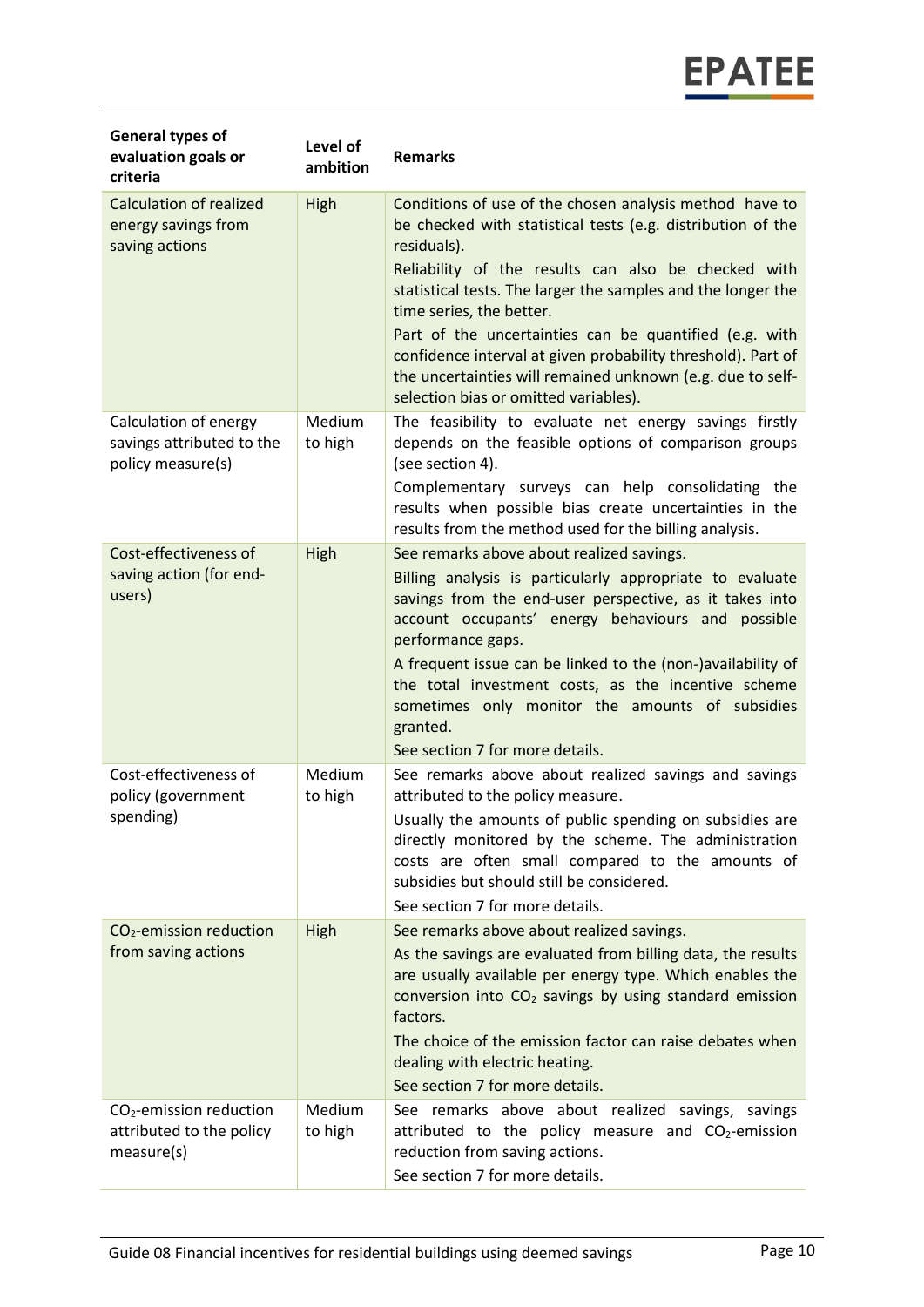### **3.2 Reporting expectations**

Billing analysis can be used to provide results directly to the building occupants or owners, for example as part of a review for an energy performance contract or other type of contracts with energy savings guarantees. This case is more closely related to M&V than to policy evaluation. For more details about this, see for example the option C of the IPMVP [\(EVO, 2016\)](https://evo-world.org/en/products-services-mainmenu-en/protocols/ipmvp), or [\(Jacobson, 2017\)](https://www.nrel.gov/docs/fy17osti/68561.pdf).

This specific guide deals with the evaluation of energy savings from a subsidy scheme, i.e. a policy measure. In this case, billing analysis is used to provide results for a group of participants, and whenever possible for the whole group of participants.

Usually billing analysis when the evaluation objective is to assess **savings in terms of final energy**, as the data used are meter readings (i.e. data of final energy consumption).

However, it can also be used to assess primary energy savings or CO2 savings, provided that the corresponding conversion or emission factors are available (see respectively sections 5 and 7).

In most cases, the billing analysis will be performed over time series enabling to evaluate **first-year savings**. Using billing analysis to assess directly lifetime-cumulated savings is not possible in practice at this moment in time, as this would mean to monitor billing data over 20 years or more (due to the typical lifetimes of actions done for renovating dwellings). However, digitalization in the future may help this issue(For example, an online inventory of digitally recorded bills for a multiannual period).

In theory, it is possible to perform again billing analysis several years after the installation of the energy savings actions to assess savings persistence. However in practice, this is rarely done as this requires further resources and it can be difficult to get data about participants' energy consumption several years after their participation. Consequently, evaluating lifetime-cumulated savings or cumulative savings over several years requires additional assumptions (see *Energy savings over time* in section 5 for more details).

Billing analysis can be used to provide results in terms of **monetary energy savings**. This is indeed an important metric when the evaluation objectives are focused on cost-effectiveness indicators. If the indicators required to assess monetary energy savings over the action or investment lifetime, then assumptions about future trends in energy prices will be needed (see section 7).

Whatever, the metric(s) used to report the results, the **documentation** of the results is particularly important, so that they can be reviewed. It is also strongly recommended to **explain in the reporting the validity of the results and how they should be interpreted**, especially for readers who are not experts in statistics.

#### **3.3 Time frame for evaluation**

Billing analysis implies to distinguish three periods (for the data of energy consumption):

- The **pre-period**: period before the installation of the energy saving action(s).
- The **blackout period**: period of installation of the energy saving action(s), which can last several weeks in case of deep renovations.
- The **post-period**: period after the installation of the energy saving action(s).

The literature recommends to collect enough data points (i.e. meter readings) for the **pre- and postperiods to be at least 1 year long**, due to the seasonality of the energy consumption and also often due to the need to separate heating from other end-uses (especially in case of electric heating) (see for example [Agnew and Goldberg, 2017\)](https://www.nrel.gov/docs/fy17osti/68564.pdf).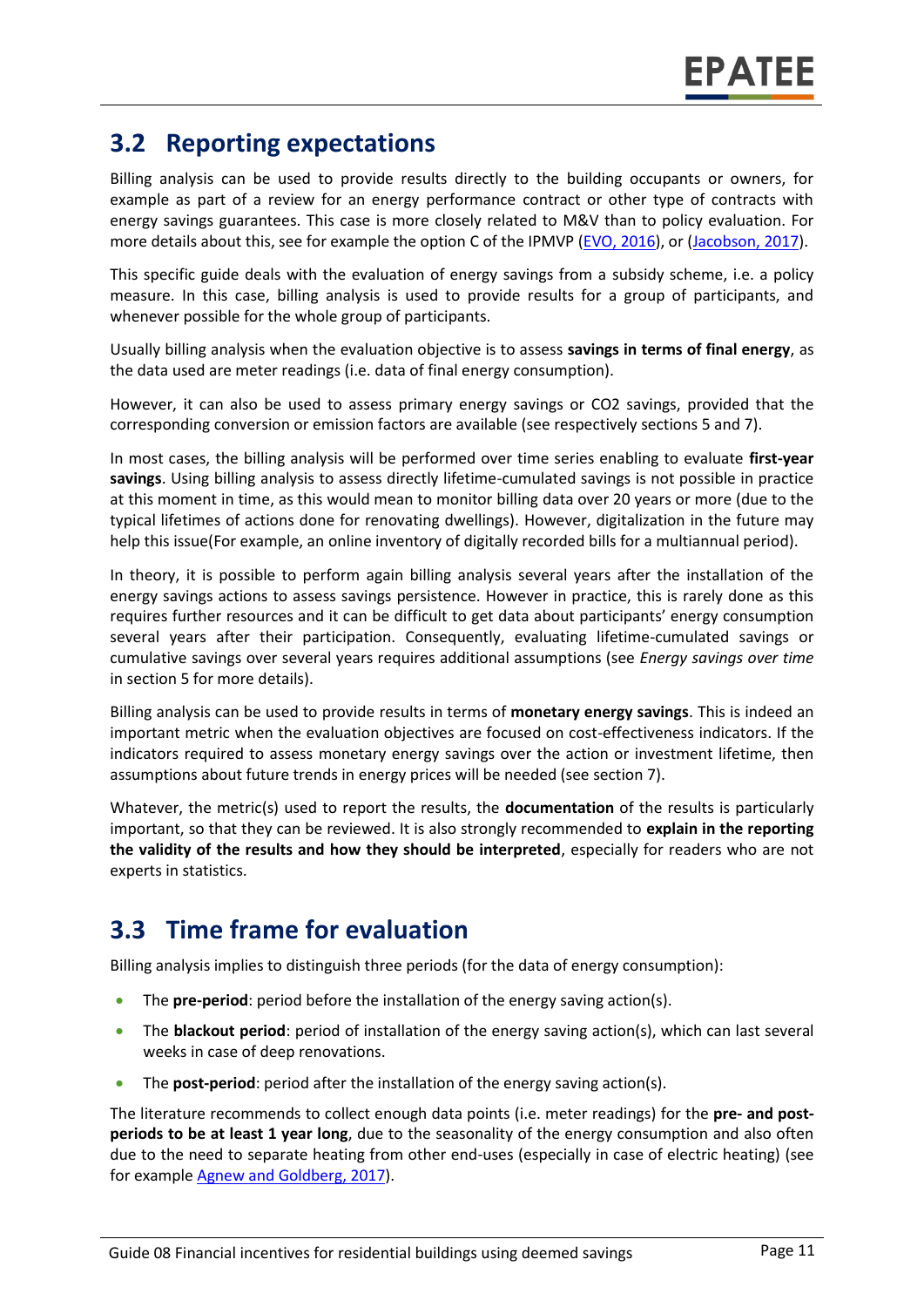Assuming a favourable case with meter readings available on a monthly basis, and renovation works done within a single month, the energy consumption data needed for the analysis cannot be available before 13 months after the renovation works.

Then difficulties can be encountered in **processing the data** to prepare clean datasets, for example: quality checks, matching datasets from different sources, removing cases with unsolved missing data, identifying outliers, etc. Finally time is also needed to **analyse the data**, for example: verifying if the conditions for using the chosen regression model(s) are met, comparing different matching methods, comparing different regression models, etc.

Altogether, this makes that the **time lag between the installations of the energy saving actions and getting the evaluation results** is usually **from 18 to 30 months**, as for example mentioned by Adam Bricknell in hi[s presentation about the UK NEED \(National Energy Efficiency Data-framework\).](https://epatee.eu/system/tdf/07_epatee_uk_national_energy_efficiency_data-framework.pdf?file=1&type=node&id=48&force=1)

For more general guidance about evaluation planning, see also planning of evaluation in the link [here.](https://www.epatee-toolbox.eu/wp-content/uploads/2019/04/epatee_integrating_evaluation_into_policy_cycle.pdf)

### **3.4 Expertise needed for chosen method**

The use of billing analysis requires expertise about the following:

- Expertise in **statistical methods**, especially on comparing data for groups of energy users;
- Expertise in methods for **weather normalization** (see *Normalization factors* in section 4). Depending on the cases, complementary expertise can also be needed:
- Expertise in **sampling** methods.
- Expertise in **designing and performing surveys** (for data collection).
- Expertise in **legal issues about personal data and data privacy** (cf. GDPR General Data Protection Regulation).

While these fields of expertise are needed on the side of the evaluation team, it is also recommended that the evaluation customers have basic knowledge about them. If this is not the case, it is then recommended to have a steering or scientific committee that can provide the evaluation customers with an independent review of the methods chosen and results obtained.

As pointed about *Reporting expectations* above, the interpretation of the results should be done carefully, taking into account the assumptions and possible limitations of the methods and data used. This requires a good documentation of the evaluation, as well as clear explanations to help readers with understanding the results and their background.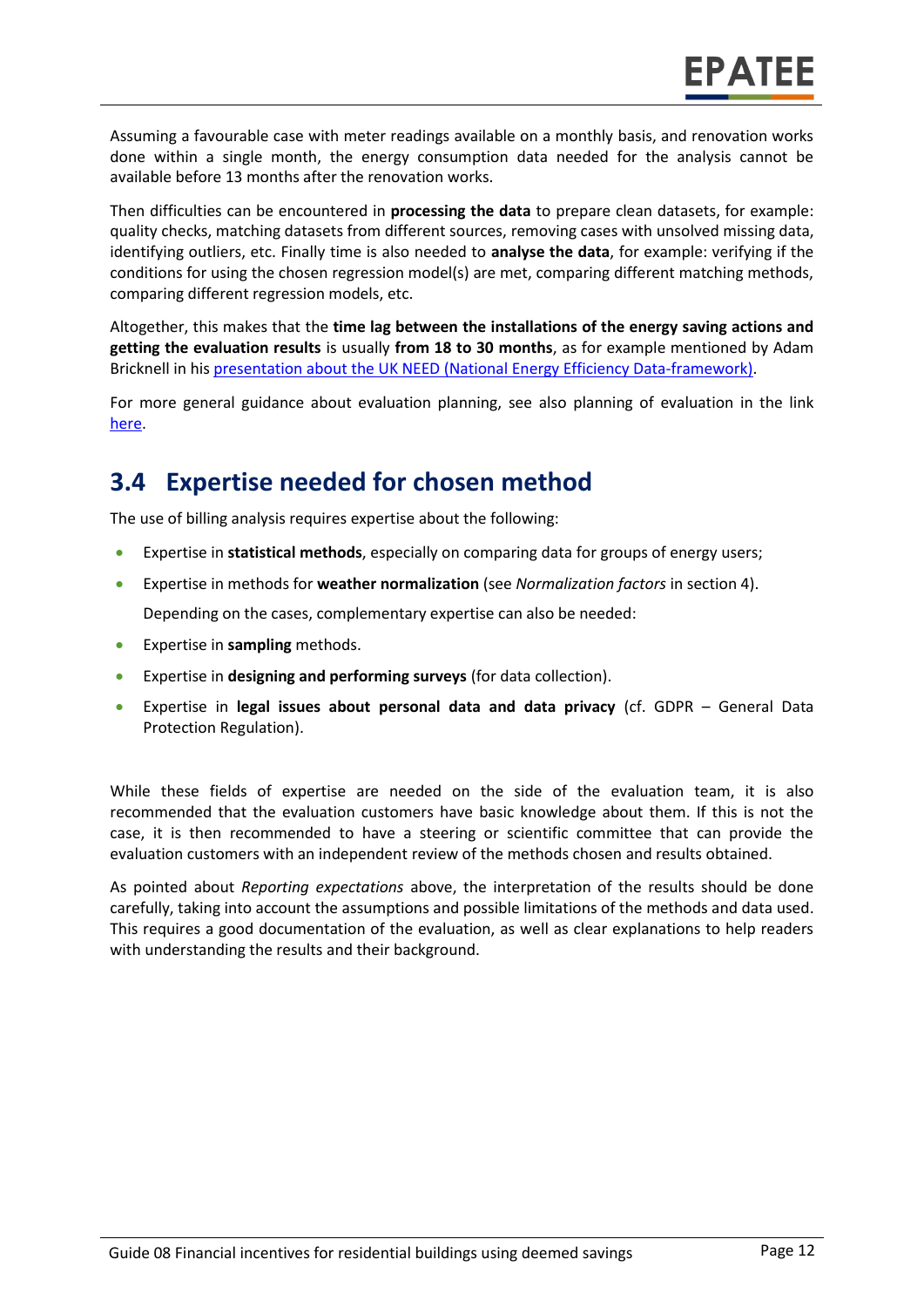# **4 | KEY METHODOLOGICAL CHOICES FOR CALCULATION OF ENERGY SAVINGS**

This section deals with key methodological choices to be considered when calculating energy savings: consistency between ex-ante and ex-post evaluation, baseline (including the choice of the comparison group), normalization and adjustment factors. These choices are important to document when reporting energy savings, to ensure the transparency of the results.

General principles of calculating realized savings using different methods can be foun[d here](https://www.epatee-lib.eu/media/docs/D4_EMEEES_Final.pdf) and [here](https://www.epatee-lib.eu/media/docs/EMEEES_WP3_Report_Final.pdf)

Billing analysis deals with the statistical analysis of energy consumption data from billing records, i.e. from the data registered by the energy meters used by utilities (either energy distributors or energy suppliers) to bill their customers (see About billing analysis in section 2).The specifications of the method(s) to use for the billing analysis are usually based on confronting:

- the most appropriate methods according to the evaluation objectives (and thereby the data needed to use these methods), and
- the practical constraints, in terms of data availability, time and resources available for the evaluation.

Depending on the cases, the specifications can be the result of an iterative process.

Data issues are further discussed in section 5.

#### **4.1 Matching method with earlier ex-ante evaluation**

From the viewpoint of methodological consistency and data availability using the same method in the ex-ante evaluation and in ex-post evaluation might be an obvious choice. However, for ex-ante evaluation only a few methods are usually considered, namely deemed savings, engineering estimate and stock modelling. By essence, **billing analysis cannot be used as such for ex-ante evaluation**.

However, previous ex-post evaluations that used billing analysis can be used as a basis to define deemed savings. If the same methodological choices are made in the previous and new ex-post evaluations, then combining the deemed savings based on previous billing analysis (for the ex-ante evaluation) and the new billing analysis (for the ex-post evaluation) can provide a consistent basis for comparisons.

In practice, a different method than the one(s) used for the ex-ante evaluation can be applied for the ex-post evaluation, depending on the evaluation objectives, timeframe and data available for the situation after implementing the actions. For possible combinations of methods applied ex-ante and ex-post, see chapter 7, calculation approaches [here.](https://www.epatee-toolbox.eu/evaluation-principles-and-methods/general-principles/saving-calculation-methods-and-their-application-in-the-epatee-toolbox/)

One typical case can be an ex-ante evaluation based on engineering estimates (possibly included in a building stock modelling), then complemented by an ex-post evaluation using billing analysis. For more details about the comparison of engineering methods and billing analysis, see the dedicated EPATEE topical case study [\(Sipma et al., 2019\)](https://www.epatee-toolbox.eu/evaluation-principles-and-methods/epatee-topical-case-study-comparing-estimated-versus-measured-energy-savings/) and section 6 below.

If billing analysis does not provide an acceptable combination with the earlier applied ex-ante method it might be useful to select another method (see examples of alternative methods in section [6\)](#page-0-0).

In practice, ex-ante and ex-post evaluations are applied consecutively. The ex-post evaluation builds on an ex-ante evaluation that makes use of data coming from previous ex-post evaluation or studies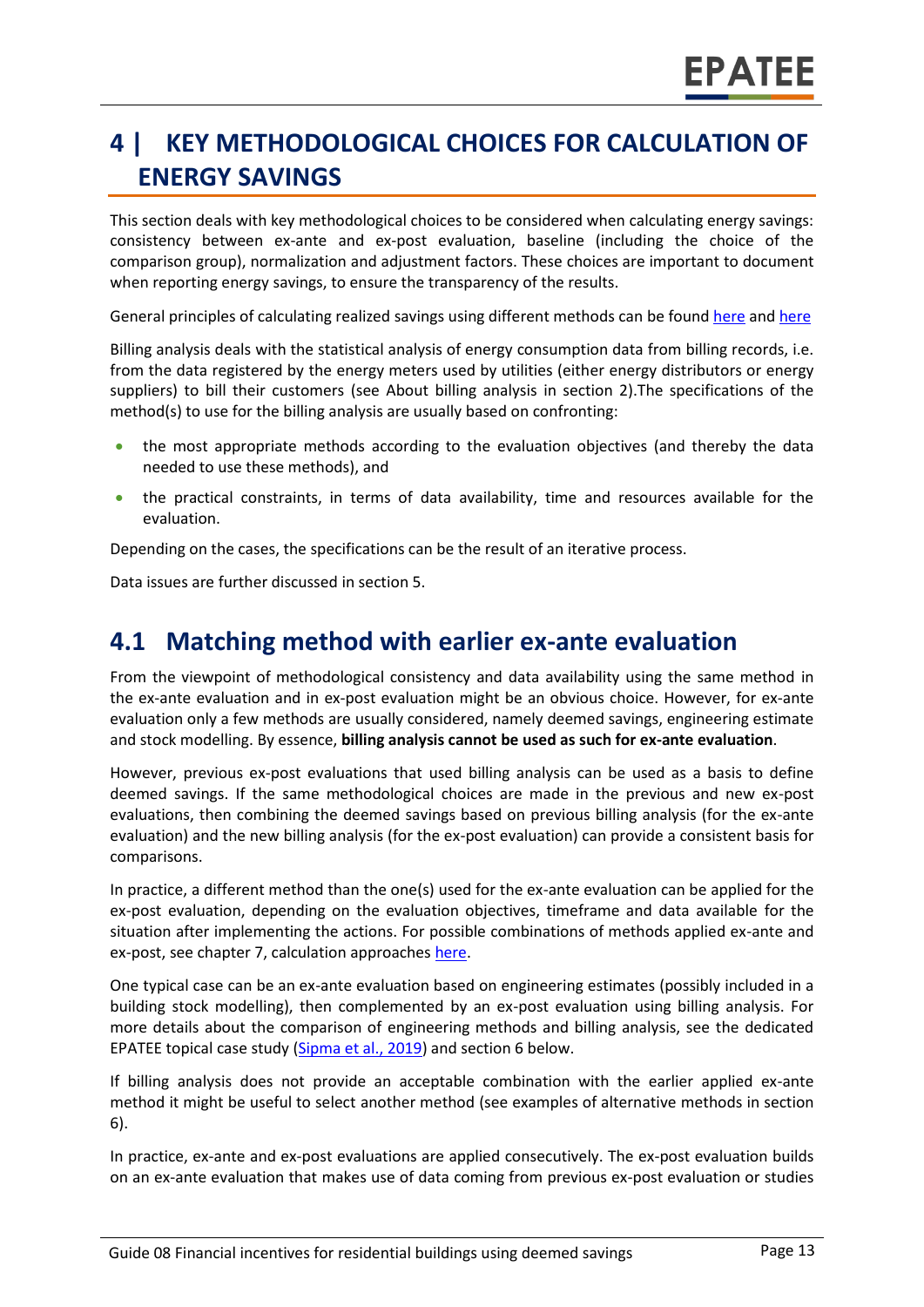(e.g. about previous periods of the same incentive scheme, or about the same types of energy saving actions as the ones promoted by the new incentive scheme). These previous ex-post studies could have used another type of method as well.

### **4.2 Calculation baselines**

Energy savings are defined in general as the difference between the actual situation and a reference situation without the saving actions (and without the policy measures that influence these saving actions). In case of saving actions the reference situation can be defined using various calculation baselines. For further background, see [here.](https://www.epatee-toolbox.eu/wp-content/uploads/2019/04/Application_of_KB_savings_baselines_and_correction_factors_in_the_Toolbox_and_PSMCs_190418_.pdf)

When using a billing analysis, the **actual situation** is defined as the energy consumption (obtained from the billing data) of the **evaluated participants after the installation of the energy saving actions**. The evaluated participants are the participants who get energy saving actions installed with the support of the subsidy scheme and during the period under evaluation.

Several baseline options are then possible to define the **reference situation**:

- energy consumption of the same evaluated participants, but before the installation of the energy saving actions (option named "before/after comparison" or "actual before" in the EPATEE typology);
- energy consumption of a comparison group over the same period as the period monitored for the evaluated participants (option named "with/without" or "target/control group" in the EPATEE typology);
- energy consumption level set in minimum energy performance standards or building code (option named "Minimum efficiency standards"

In the **before/after comparison**, the participants group will act as its own comparison group in a time-dependent comparison. For the corresponding evaluation issues see next sections on **normalization factors, adjustment factors and gross/net savings.**

The **with/without comparison** is usually made over a duration covering both periods, before (preperiod) and after (post-period) the installation of the energy saving actions in the participants group. This comparison is thus time-dependent (before/after) and case-dependent (participants/comparison group). This type of comparison is named the **Difference-in-Differences** (**DiD**) method. The energy savings are calculated as the changes in energy consumption in the participants group minus the changes in energy consumption in the comparison group.

This comparison is assumed to **control for effects due to other factors than the participation in the incentive scheme.** For the corresponding evaluation issues see next sections 4.3, 4.4 and 4.5 on Normalisation factors, adjustment factors and gross and net energy savings. This comparison requires normalization factors, adjustment factors and gross/net savings.

When setting the baseline as the **minimum energy performance standards** (MEPS), **weather normalization** is needed so that the energy consumption from the billing data can be compared with the normalized values of the MEPS. This baseline can for example be chosen when the objective is to assess **energy savings additional to the current regulations**. Due to the limited application of this case billing analysis with this baseline option is not described further.

For a more general discussion about calculation baselines, see also [here.](https://www.epatee-toolbox.eu/wp-content/uploads/2019/04/Application_of_KB_savings_baselines_and_correction_factors_in_the_Toolbox_and_PSMCs_190418_.pdf)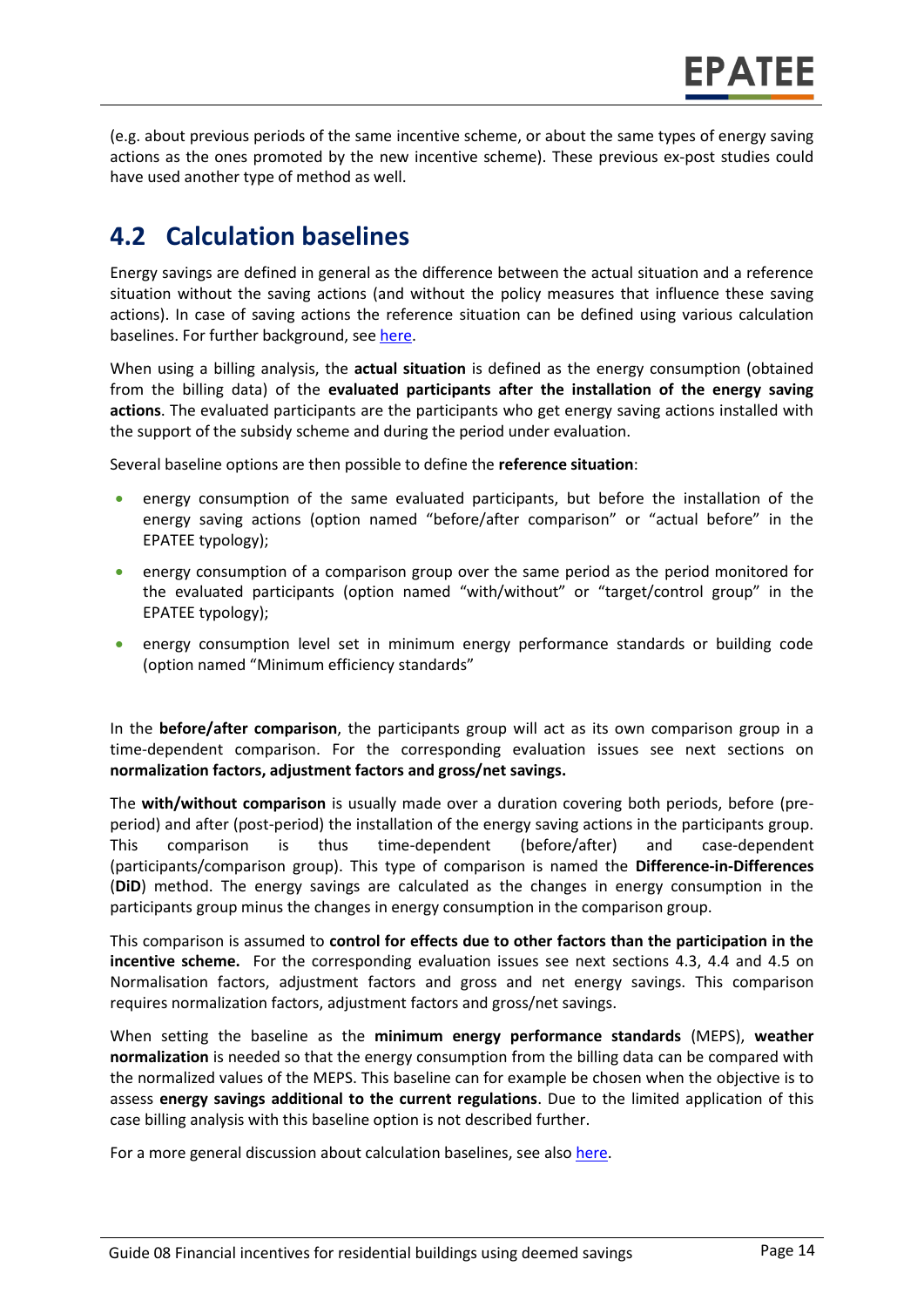### **4.3 Normalization factors**

The savings calculation from billing analysis provides a change in energy consumption that might need to be corrected for influences on energy consumption other than the saving actions. These socalled normalization factors can be weather conditions (with effect on consumption) and changes in energy using activities, such as occupation rate.

Depending on the baseline options chosen the following normalization factors can be applied in the evaluation.

The use of a before/after or with/without comparison is assumed to partly correct for the possible other influences than the saving actions. However, if the time series available are limited (e.g. less than 3 years for each, the pre- and post-period), the energy savings can then happen to be calculated for a particular period, not necessarily representative of typical weather conditions. Therefore in practice, the billing analysis will most often include **weather normalization**, either directly or to verify if the results are sensitive to it.

**Weather normalization** applies a correction to energy consumption data to take into account differences in outdoor temperature during the heating season, and possibly the cooling season (when the buildings have a cooling system)., the weather-dependent variables will usually be Heating Degree Days (HDD), and possibly Cooling Degree Days (CDD) (when the buildings have a cooling system). For more details about methods for weather normalization in billing analysis, see for example section 4.3.1 in [\(Agnew and Goldberg, 2017\)](https://www.nrel.gov/docs/fy17osti/68564.pdf).

A better alternative is therefore to **use a with/without comparison**. In this case, the changes in energy consumption in the comparison group are assumed to control for external effects such as energy prices. However, as discussed in *Calculation baselines* above, unless a RCT method can be used, there will always remain an uncertainty about the extent to which the energy behaviours of the comparison group reflect the energy behaviours of the participants group in the absence of the subsidy scheme (for example due to the issue of self-selection bias).

Dealing with changes in **occupancy rates** is usually done by removing from the samples analysed (in both, participants and comparison groups) the dwellings with long vacancy period (i.e. several months) within the period taken into account in the evaluation. This can be done by detecting unusually low consumption. Ideally, dwellings with other types of significant changes in occupancy (e.g. change of the occupants, change in the household size, change in employment status) should be removed as well. But they are often more difficult to detect and can require additional data collection. When using a with/without comparison, and if the samples are large enough, a default option is to assume that these changes have evenly occurred in the participants and comparison groups.

As billing analysis calculate energy savings based on metered data, the calculated energy savings directly take into account possible prebound and rebound effects or performance gaps:

- **prebound effect**: cases where, before implementing energy saving actions, occupants tend to heat (or cool) less than could be assumed (i.e. compared to conventional energy behaviours, as for example defined in building codes). Prebound effect can for example occur in dwellings with very bad energy performance, making that the occupants cannot afford heating (or cooling).
- **rebound effect**: part of the improvement in the energy performance of the dwellings (and thereby of the decrease in the energy costs to heat or cool) might be used by the occupants to improve their thermal comfort (e.g. higher heating or lower cooling setpoint temperature), thereby decreasing the energy savings.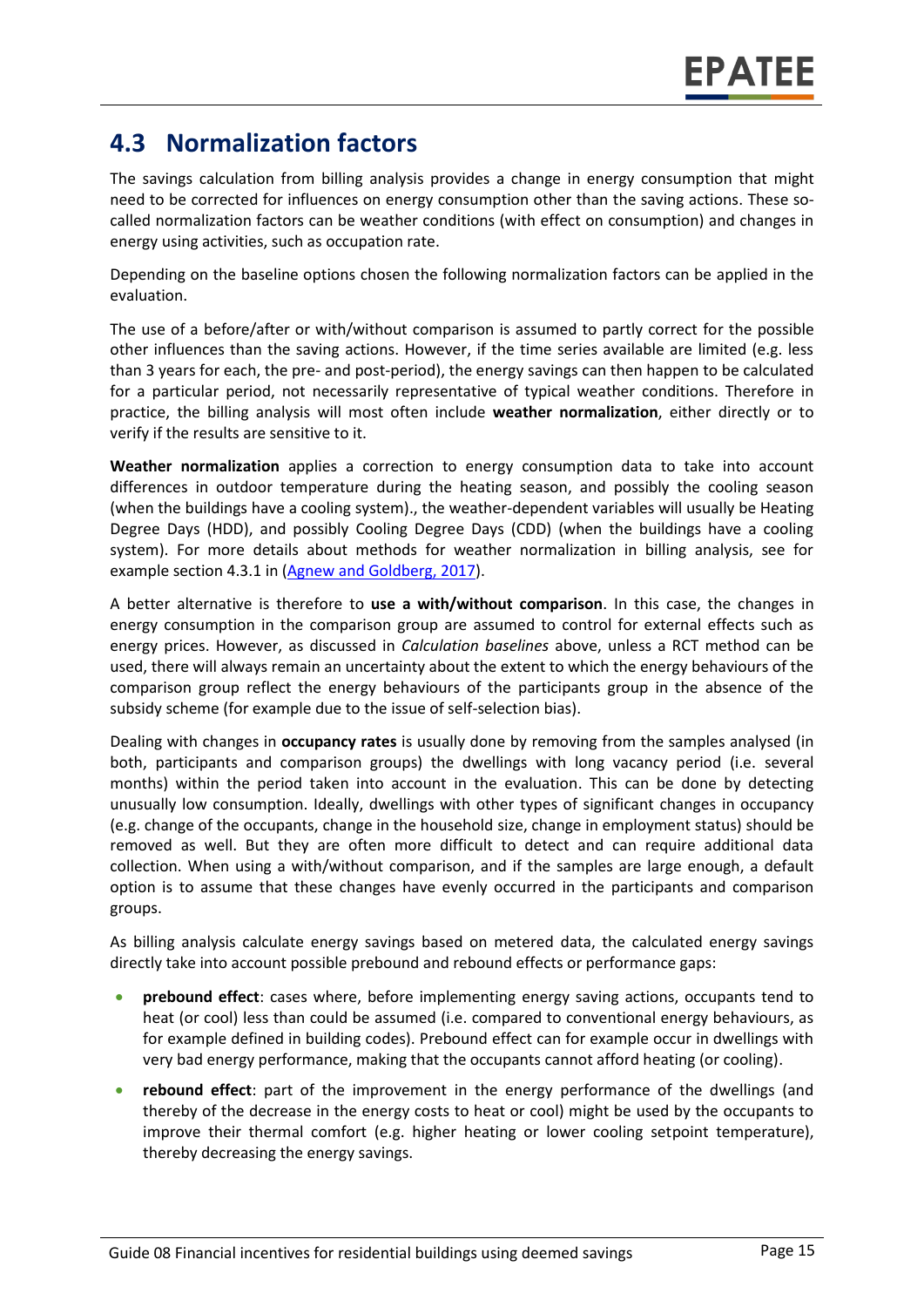• **performance gap**: cases where the actual energy performance of the energy saving actions installed is lower than the expected energy performance, for example due to quality issues such as defects in the action installation, or due to inappropriate operating conditions.

The energy savings calculated with billing analysis do not need to be corrected for the effects listed above. However **it does not mean that billing analysis can distinguish these effects** in the results provided. Distinguishing the different effects requires additional data collection and analysis (see *Additional methods to increase reliability of the results*, at the end of section 2).

#### **4.4 Adjustment factors**

Adjustment factors define which part of the calculated energy savings can be attributed to a policy measure or meets the definition of savings specified in the evaluation objectives or reporting requirements (see below *Calculating Gross and net savings*). For a general discussion about adjustment factors, se[e here.](https://www.epatee-toolbox.eu/evaluation-principles-and-methods/general-principles/saving-calculation-methods-and-their-application-in-the-epatee-toolbox/)

When using billing analysis, adjustment factors can concern the Free rider effect and the Spillover/multiplier effect. **The need and relevance to use adjustment factors depend on the type of baseline (i.e. comparison group) chosen**.

**Free rider effect** deals with the energy saving actions that would have been installed by the building owners or occupants even in the absence of the incentive scheme. Such participants are commonly called free-riders or natural adopters. Energy savings from these actions should thus not be attributed, totally or partially, to the subsidy scheme. There can be several types or degrees of freerider effect. For example, either exactly the same energy saving action would have been installed, or an energy saving action of the same type but with a lower energy performance.

**Spill-over effect** deals with the energy saving actions that would not have been installed in the absence of the incentive scheme, but that were not directly counted as part of the incentive scheme, because they were installed without receiving an incentive from the scheme. **Participants' spill-over effect** can for example be that some participants are installing other energy saving actions (e.g. replacing lightbulbs with more efficient ones) thanks to the bill savings achieved with the actions they have received incentives for (e.g. insulating the roof and walls). **Non-participants' spill-over effect** can for example be a homeowner who insulate the roof of her house after seeing the benefits her neighbor get from doing so, but who will not apply for the subsidy. In general, spill-over effect can be challenging to evaluate, especially because different types of spill-over effects can occur depending on the timeframe considered.

As discussed above about *Calculation baselines*, the ideal case would be to use a **RCT (Randomized Controlled Trials) method**. The random assignment of individuals to either the participants or the control groups is assumed to make that, statistically, both groups should include the same rate of natural adopters. Therefore, the comparison of the changes observed in both groups can be assumed to control for free-rider effects. Which means that **no further adjustment factor for free-rider effect is needed in this case**. This is also why a RCT method is meant to calculate directly net energy savings.

When it is not possible to use a RCT method (i.e. in most cases in practice), the comparison group used in the **quasi-experimental method** cannot be created on a purely random basis. Which means that it is very likely that the rate of natural adopters will be higher in the participants' group compared to the comparison group. Especially when the comparison group is formed with nonparticipants, it can be assumed that the rate of natural adopters among non-participants is very small, or even close to 0, as there is little reason why natural adopters would not apply for the incentive.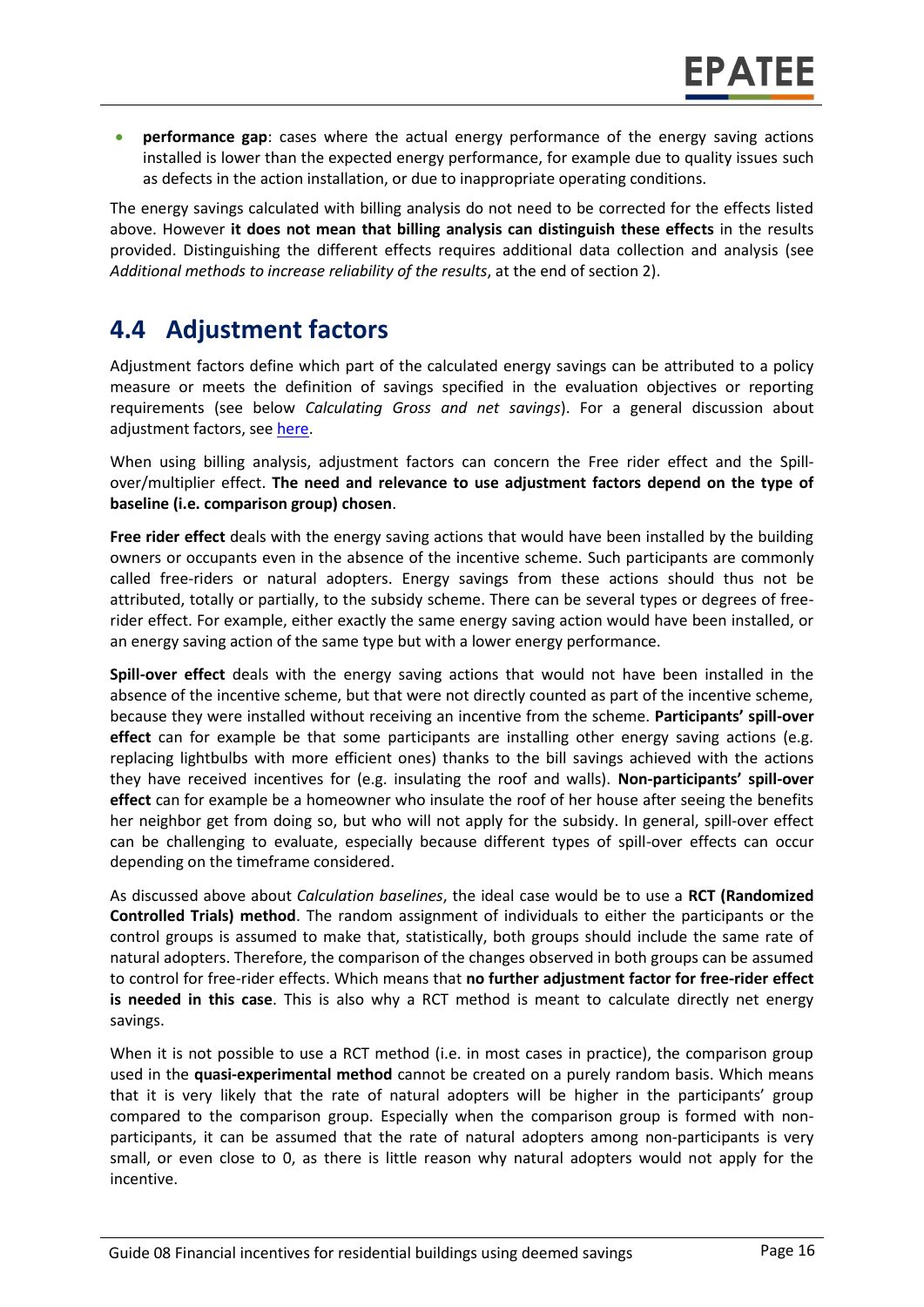Therefore, **when using a quasi-experimental method**, **the share of free-rider effect** that would be controlled for by the comparison between the participants' and comparison groups **is unknown**. This means that the corresponding result is to some extent between gross and net energy savings.

When the comparison group is made of **earlier or later participants** (see above *Calculation baseline* for more details), it can be assumed that the comparison group includes no natural adopter. Therefore, the result from this approach can be considered **gross energy savings**. The advantage of using such a comparison group (e.g. vs. using a simple before/after comparison) is that it can control for changes due to external factors such as weather conditions and changes in energy prices.

In any case, when using a quasi-experimental method, if the evaluation objectives include the assessment of net energy savings, then an **additional method** (e.g. survey) is **needed to assess the free-rider effects**. For more guidance and examples about how to assess net energy savings, see the dedicated topical EPATEE case study [\(Voswinkel et al., 2018\)](https://www.epatee-toolbox.eu/?page_id=416).

Whatever the type of comparison group chosen, the billing analysis can capture the participants' **spill-over effects** occurring during the post-period for which billing data have been collected. However, it cannot capture spill-over effect that would occur after this period.

Billing analysis cannot capture either nonparticipant spillover. And in case nonparticipant spillover effects would occur within the period observed for the evaluation (i.e. for which billing data have been collected), this can reduce the energy savings calculated with the billing analysis. As these effects will be included in the changes in the comparison group, and therefore included in the external effects deducted from the changes in the participants' group.

This means that **when an incentive scheme is successful to generate significant non-participants' spill-over effects on short term, then energy savings calculated with a billing analysis will likely underestimate the full net savings**. This risk of using billing analysis should be taken into account when choosing the evaluation method, depending on the evaluation scope and objectives, and after considering the likelihood of non-participants' spill-over effect on short term.

More generally, if the evaluation objectives include the **assessment of spill-over effects**, it is recommended to **use additional methods**. For example, considering methods to assess **market transformation effects**, and adopting a **long term perspective** (especially in case of long lasting incentive scheme).

**When dealing with spill-over effects, the timeframe is a very important parameter**. As pointed for example by [\(Agnew and Goldberg, 2017\)](https://www.nrel.gov/docs/fy17osti/68564.pdf), non-participant spill-over from past policy measure (or previous period of the same incentive scheme) can affect the actions installed during the period under evaluation (by both, participants and non-participants). They indeed **influence the current market conditions**. Which will be included in the baseline. Therefore these current spill-over effects due to past policy measures will not be included in the energy savings calculated with billing analysis. Such issue should be taken into account when interpreting the results. Especially when the evaluation deals with an incentive scheme in place already for many years.

In parallel to free-rider and spill-over effects, in case of another policy focusing on the same saving actions as the evaluated incentive scheme, it might also be needed to consider corrections for **Double counting**. A possible way to track and correct for double counting is to put in place a centralized database that can be used to cross-check the actions counted for different policy measures. When a common type of unique identifier can be defined for the monitoring of each policy measures, then this cross-checking can identify the actions that would be included in the results of several policy measures.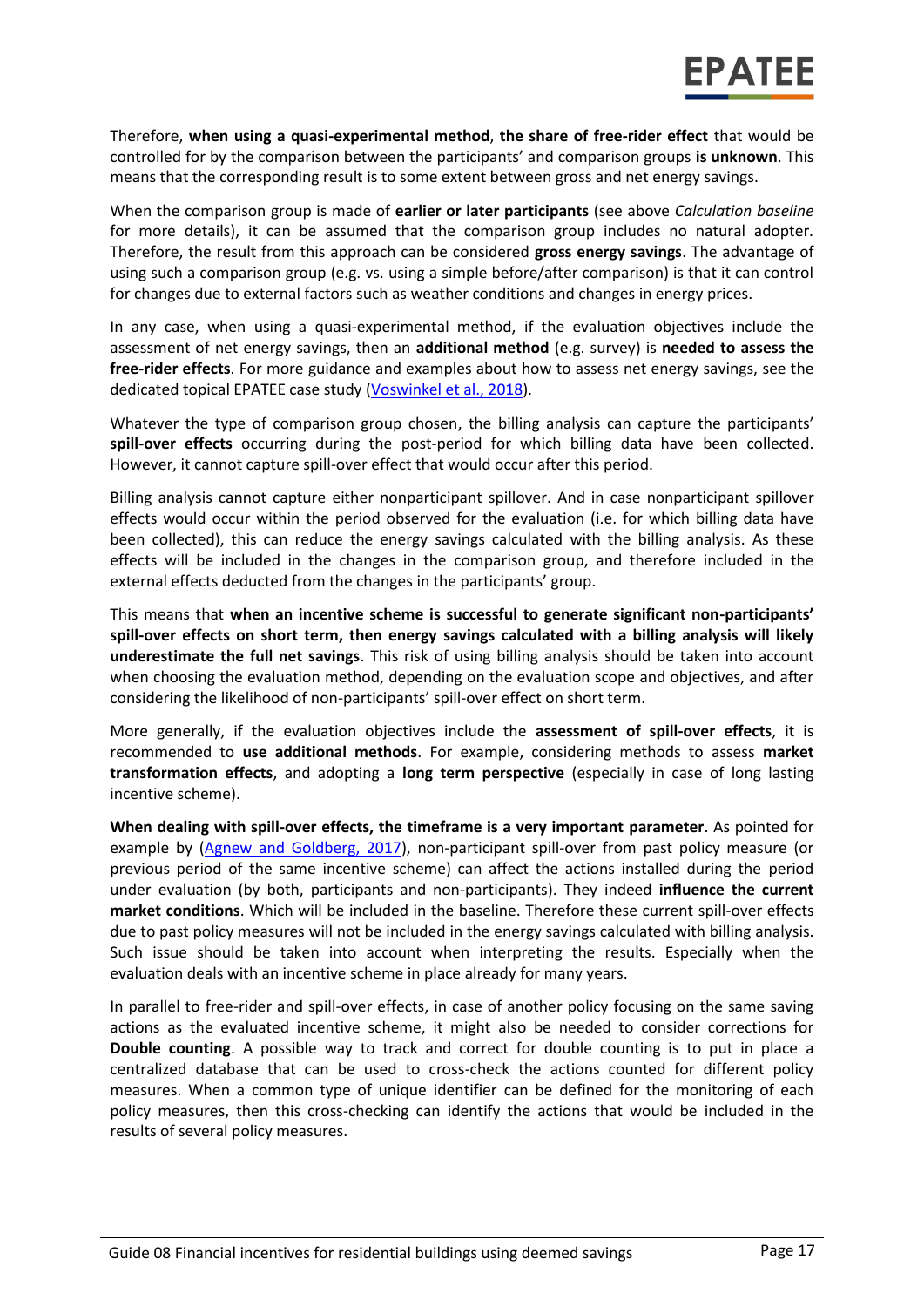Then allocation rules can be defined to either allocate the energy savings to one single policy measure according to a priority order, or distribute the energy savings among the different policy measure based on pre-defined allocation shares.

Investigating the interactions between several policy measures and quantifying their relative effects go beyond the scope of this guidance.

### **4.5 Calculating Gross and Net energy savings**

**Gross energy savings** are energy savings calculated from the point of view of the final consumers, i.e. independently of whether the participants to the policy measure would have acted the same or differently in the absence of the policy measure.

Billing analysis provides results in terms of **gross energy savings** if the chosen baseline is based on a **before/after comparison**, or based on a with/without comparison with the **comparison group being formed with earlier or later participants** (see above *Calculation baselines*, for more details about the types of comparison groups).

The calculation of gross energy savings includes normalization factors (see above).

If the evaluation objective is to assess gross energy savings, then it is recommended whenever possible to use the with/without comparison with a comparison group being formed with earlier or later participants. Compared to the option of a simple before/after comparison, the comparison with earlier or later participants will better enable to control for external factors such as changes in energy prices.

**Net energy savings** are calculated from the point of view of the public authority that provides the budget for the incentive scheme. Therefore this calculation takes into account effects related to the causality or attribution of the actions or energy savings to the incentive scheme. Net energy savings are also the metric needed when assessing the cost-effectiveness of the scheme from a society point of view (see also section 7).

Billing analysis provides results in terms of net energy savings if the chosen baseline is based on a with/without comparison with the **comparison group being formed with a RCT (Randomized Controlled Trial) method**.

Note: when the evaluation objective is to assess net energy savings, then the baseline is also commonly called the counterfactual.

As discussed above about *Calculation baselines*, it is rarely possible in practice to use a RCT method when evaluating a subsidy scheme. The alternative is then to use a **quasi-experimental method**. However, as explained above about *Adjustment factors*, the fact that the comparison group is not defined on a purely random basis makes that the **share of free-rider effect captures by the billing analysis** is **unknown**. Therefore the savings calculated with a quasi-experimental method are **somewhere between gross and net savings**.

It is then therefore recommended to use an additional method (e.g. survey) to consolidate the assessment of net energy savings. For more guidance and examples about how to assess net energy savings, see the dedicated topical EPATEE case study [\(Voswinkel et al., 2018\)](https://www.epatee-toolbox.eu/?page_id=416).

For practical examples about evaluating net energy savings from incentive schemes for energy efficiency in buildings, see section 8.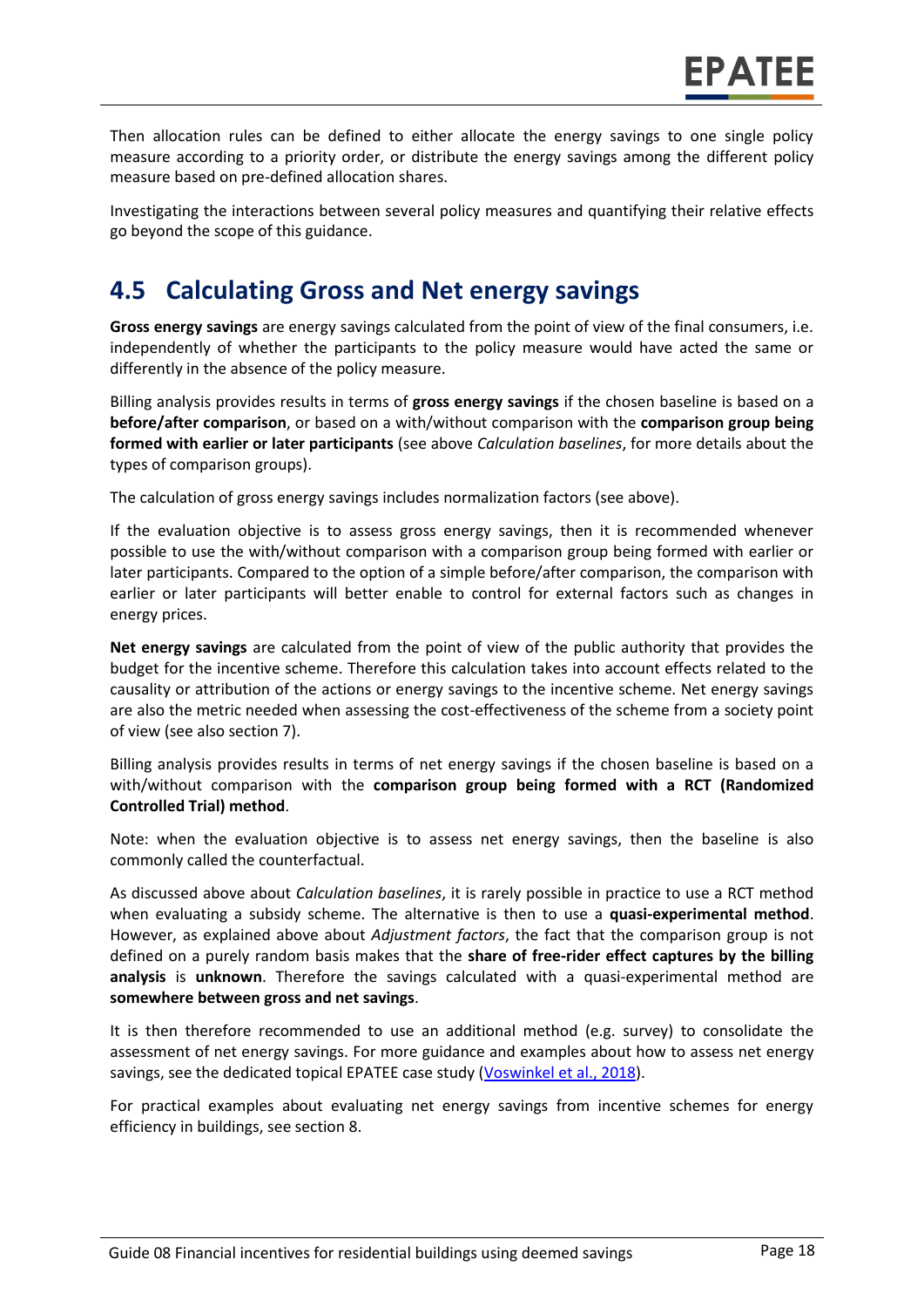### **5 | INPUT AND OUTPUT**

### **5.1 Main data requirements, data sources and collection technics**

The table below describes the main data needs/requirements to perform a billing analysis, and corresponding data sources and collection technics. These data needs correspond to evaluations that would use as baseline option either a before/after comparison, or a with/without comparison (see *Calculation baselines* in section 4).

| <b>Calculation subject</b>                                       | <b>Data requirements</b>                                                                                                                                                                                                                                                             | Possible data sources and collection<br>technics                                                                                                                                                                                                                                                                                                                                                 |
|------------------------------------------------------------------|--------------------------------------------------------------------------------------------------------------------------------------------------------------------------------------------------------------------------------------------------------------------------------------|--------------------------------------------------------------------------------------------------------------------------------------------------------------------------------------------------------------------------------------------------------------------------------------------------------------------------------------------------------------------------------------------------|
| <b>Energy</b><br>consumption                                     | Monthly or bi-monthly data<br>points should at least cover 12<br>months for each, the pre- and<br>post-periods.<br>Data points should be based as<br>much as possible on meter<br>readings (not on estimates)*.                                                                      | Depending on the national legislation<br>about billing data, they can either be<br>collected from the utilities (energy<br>distributors or suppliers) or might need<br>to be collected directly from the end-<br>users.<br>In any case, consent from the end-users<br>is usually needed to comply with GDPR<br>(General Data Protection Regulation) or<br>equivalent regulation on data privacy. |
| Weather<br>normalization                                         | Data about external temperature,<br>and data about the base<br>temperature<br>Data about external temperature<br>should be linked as much as<br>possible to the location of the<br>participants' buildings (e.g.<br>thanks to ZIP code).                                             | Data can usually be collected from the<br>national weather services organisation.<br>Utilities have sometimes their own<br>weather data.<br>It is important to use the same type of<br>data source, and same rule of matching<br>between weather and buildings dataset,<br>for all buildings included in the<br>evaluation.                                                                      |
| Participants' data<br>and data about<br>the actions<br>installed | The types of data needed depend<br>on the analysis method chosen,<br>and on the complementary<br>analysis included in the<br>evaluation objectives.<br>It is important to identify the data<br>needs from the scheme outset, to<br>enable the preparation of the<br>data collection. | Data are usually collected either directly<br>from the monitoring system of the<br>incentive scheme (e.g. through the<br>application files of the participants), or<br>from surveys done specifically for the<br>evaluation.                                                                                                                                                                     |

\*: *billing data are not necessarily based on meter readings. Depending on the utilities and national regulation on minimum requirements for billing data, billing data can include a mix of metered and estimated energy consumption. For example, data can be metered every six months, and the data points in-between can be estimates based on algorithms developed by the utility to predict energy consumption of its customers.*

More detailed guidance and practical advice about data requirements, collection and preparation can for example be found in section 4.5 [\(Agnew and Goldberg, 2017,](https://www.nrel.gov/docs/fy17osti/68564.pdf) pp.39-45).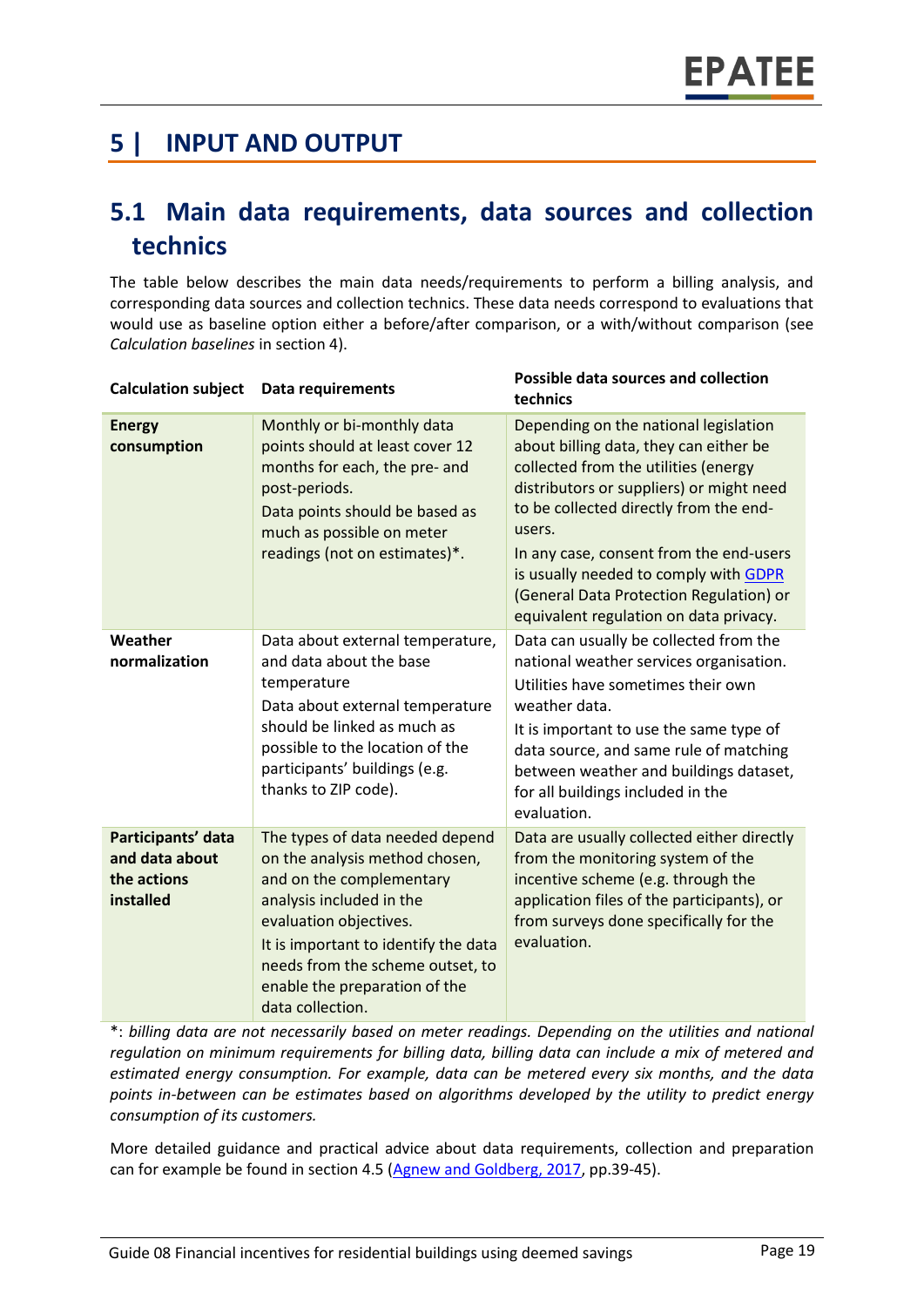#### **5.2 Energy savings in final terms or in primary terms**

Energy savings can be expressed in final terms or in primary terms. See definitions about primary and final energy [here.](https://www.epatee-toolbox.eu/wp-content/uploads/2018/10/Definitions-and-typologies-related-to-energy-savings-evaluation.pdf)

Billing analysis calculates **savings in final energy consumption**, as it starts from the billing data, i.e. data of final energy consumption.

The energy savings results can then be expressed in other metrics, when needed for other evaluation or reporting purposes, provided that the data needed to convert from one metric to the other is available. It is thus important to identify the needs to express the results in different metrics, so that data used in the energy savings calculations are documented enough to enable future conversions.

As billing analysis starts from billing data, the data of final energy savings are usually available per energy type (e.g. electricity, natural gas, district heat). **Primary energy savings** can then be calculated from the final energy savings by applying the primary factor for each energy type.

**Primary factors** can usually be found from national energy balances (for natural gas and electricity). Primary factors for district heat can sometimes also be available from national energy balances, or from annual reports of the district heat companies.

When primary energy savings are evaluated over several years (e.g. savings cumulated over the lifetime of the energy saving actions), assumptions are needed about the evolution of the primary factor for electricity over time, due to possible changes in the electricity mix (e.g. related to renewable targets).

A **particular attention** should be paid to possible differences between final and primary energy savings (other than related to the primary factor) when the energy saving actions include actions about **energy switching**, i.e. changes in the energy sources used for heating (or more rarely for cooling). Depending on the type of energy switching, the action can for example lead to savings in primary energy, but no savings in final energy, or even at the opposite increase in final energy consumption (e.g. switching from electric heating to biomass or gas boilers). Or vice versa.

#### **5.3 Energy savings over time**

Implemented saving actions in a year lead to savings over a number of consecutive years. E.g. a more efficient boiler can save gas over its lifetime of about 15 years, insulation over up to 60 years. For savings from behavioural changes (e.g. if the incentive scheme promotes energy display devices with tailored energy advice) might be not much longer than the period of the behavioural intervention (e.g. period over which tailored advice or feedback is provided to the occupants).

Energy savings can be calculated in different metrics in terms of time reference, for example: yearto-year, annual, cumulated annual, cumulative. See the definition[s here.](https://www.epatee-toolbox.eu/wp-content/uploads/2018/10/Definitions-and-typologies-related-to-energy-savings-evaluation.pdf)

The calculated **yearly savings** concern the savings of all new saving actions in that year. In this approach only data for the savings in the chosen year are needed. Yearly savings are also sometimes called **first-year savings** (for example in the US) or **new annual savings** (for example in the frame of the EED article 7). Billing analysis usually provides results in terms of yearly savings.

Adding up the yearly savings over a period, provided that the energy saving actions are still delivering savings, leads to **cumulative savings**. Billing analysis can provide results in terms of cumulative savings, however this would require to use longer time series than usual (collecting data of energy consumption for several years after the installation of the energy saving actions). Therefore in practice, further assumptions are needed about the lifetime of actions and the evolution of energy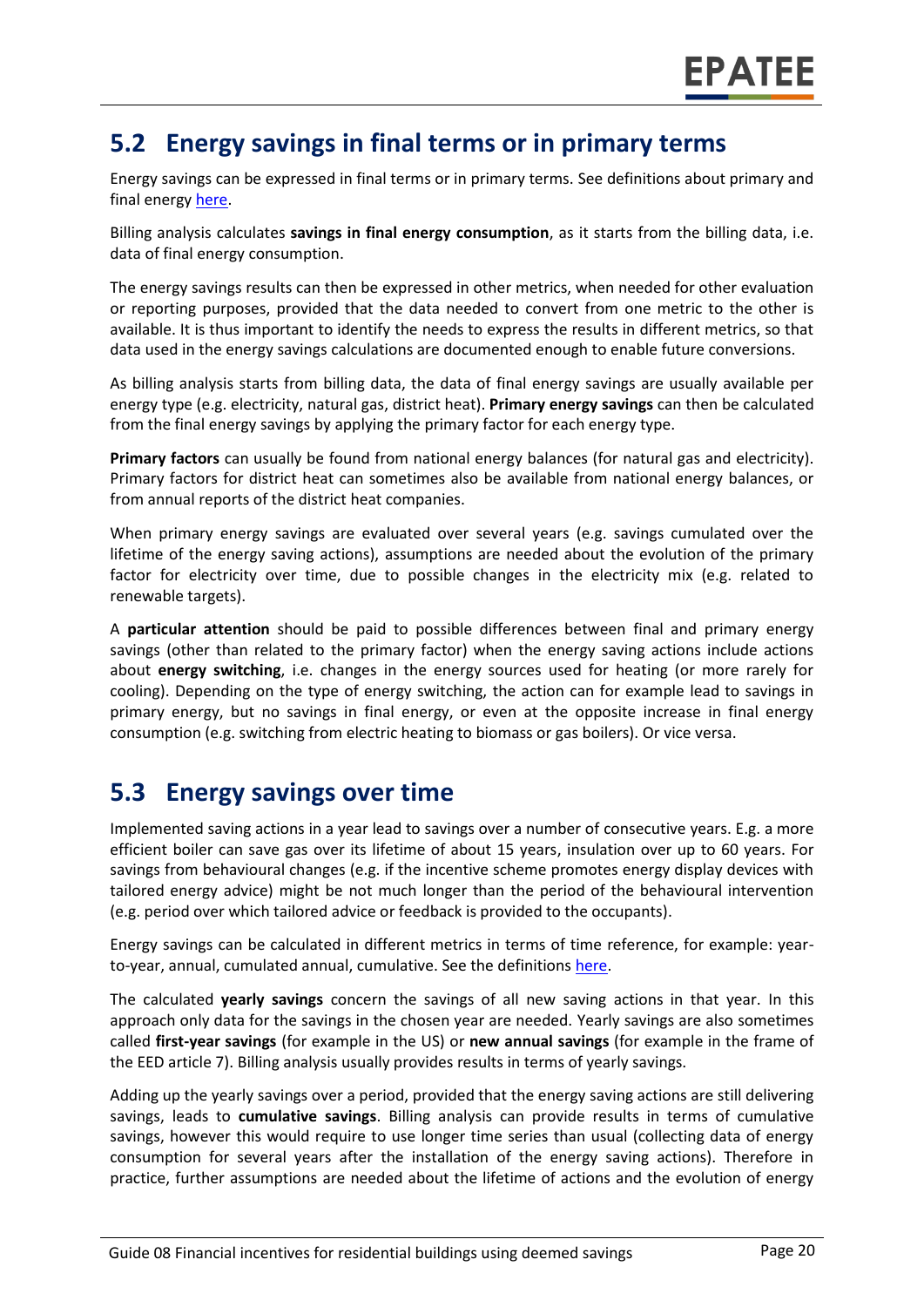savings over time (cf. savings persistence). For more details about lifetime and savings persistence, see for example [\(Hoffman et al., 2015\)](https://emp.lbl.gov/publications/energy-savings-lifetimes-and). Finally, savings from a saving action can be discounted and summed up over the lifetime of the action See link [here.](https://www.epatee-toolbox.eu/wp-content/uploads/2018/10/Definitions-and-typologies-related-to-energy-savings-evaluation.pdf)

Examples of **lifetime values** can be found in the following sources:

- CWA 15693:2007. Saving lifetimes of Energy Efficiency Improvement Measures in bottom-up calculations. CEN Workshop Agreement, April 2007.
- EN 15459:2017. Energy performance of buildings Economic evaluation procedure for energy systems in buildings. CEN standard, June 2017. (see annex D).

Using values of lifetime per action type requires that the monitoring of the incentive scheme (or additional survey of participants) provides data about the number and types of action implemented by each participant. An alternative can be to define an average lifetime value that can be applied to the whole participants, assuming an average mix of action type or average action package.

When the energy savings are counted for the whole lifetime of the energy saving actions, then the result is often presented as **lifetime-cumulated savings**.

Lifetime-cumulated savings can also include the application of a **discount factor**. This discount factor can be used:

- For economic reasons: for example when a rewarding of the lifetime-cumulated energy savings is credited at once when the action is installed (while the energy savings are actually achieved over the lifetime of the action).
- For technical reasons: for example, to take into account that energy savings can decrease over time (e.g. for behavioural actions).

When using **technical discount factors**, they usually need to be differentiated per action type, as the changes in energy savings over time depend on the action type. Overall, there is limited evidence about decrease (or increase) of energy savings over time (for more details about this issue, see for exampl[e Hoffman et al., 2015\)](https://emp.lbl.gov/publications/energy-savings-lifetimes-and).

A general default discount factor (i.e. uniform for all action types) can also be decided to reflect the risks related to the investment in the energy saving action, as perceived by the final customers or investors.

The **choice of the metric** depends on the policy or evaluation objectives and reporting needs. For example, when the main objective is to keep the evaluation simple, the choice can be yearly savings, as no further data or assumption is then needed. However, this will favour short-term actions against longer term action. Incentive schemes for energy efficiency in buildings usually aim at promoting actions with long lifetimes, such as wall/roof/floor insulation. Which can therefore support the choice of lifetime-cumulated savings.

The choice of the metric can also depend on reporting needs, for example in the context of EED article 7. In this framework, a particular type of cumulative savings is needed, counting the savings achieved within the obligation period (currently 2014-2020, and then 2021-2030).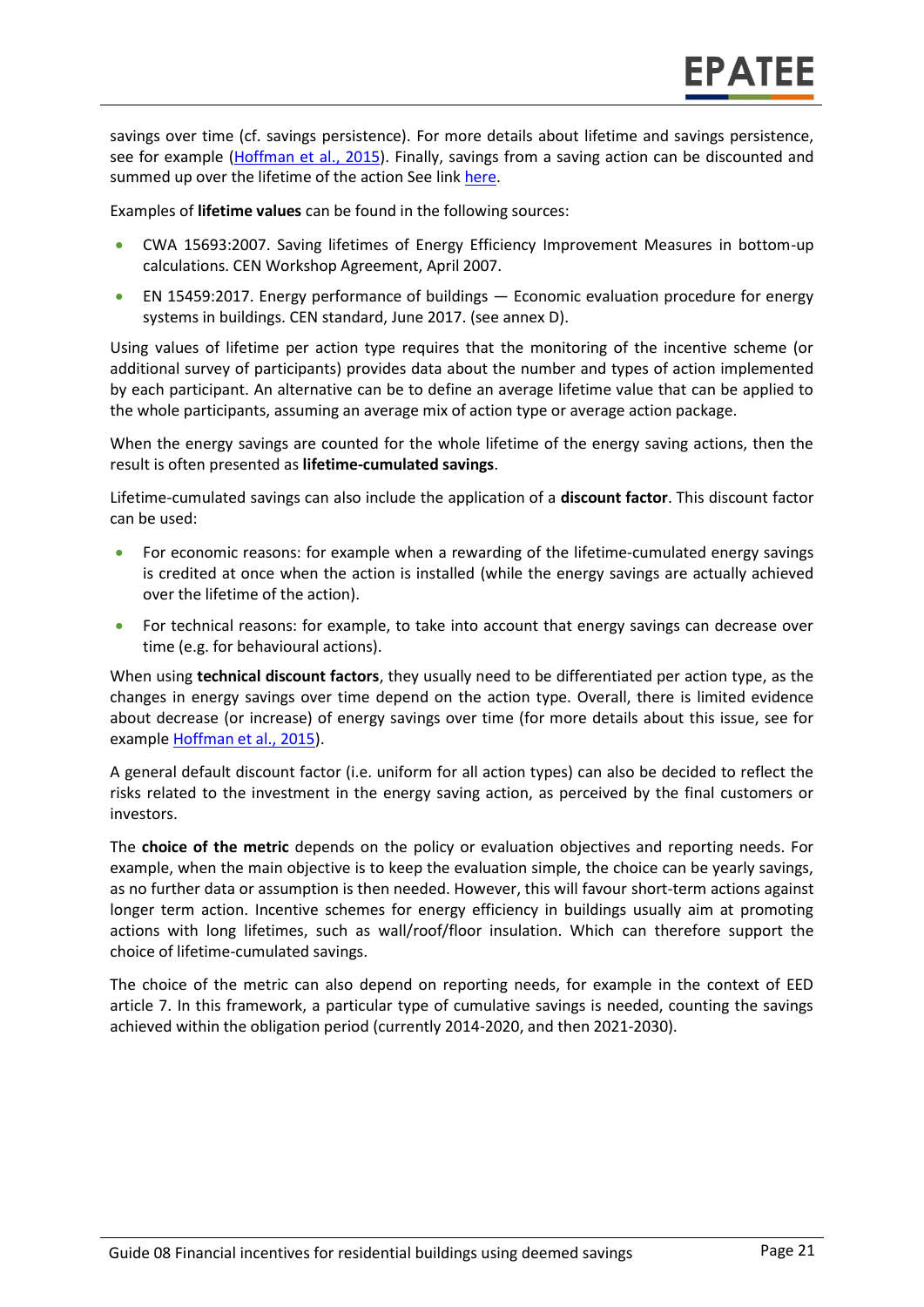# **6 | ALTERNATIVE FOR CHOSEN METHOD**

### **6.1 Alternatives for the chosen method**

**Billing analysis** is a commonly chosen method when the evaluation objective is more specifically to assess or verify the energy savings actually achieved or to assess the cost-effectiveness or efficiency of the scheme (see also in section 3 *Meeting evaluation goals and ambition*). Billing analyses are particularly used in case of subsidy schemes promoting deep renovations. In such cases, the types of actions implemented are not necessarily monitored. This makes that methods based on the kind of actions have been implemented (e.g. deemed savings or engineering methods) more difficult to use. Also, deep renovations imply that it can be important to consider the interactions between the different actions (e.g. insulation of building envelope and replacement of heating system).

One drawback of using billing analysis is the time lag between the installations of the actions and when the evaluation results can be available (see in section 3 *Time frame for evaluation*).

**Deemed savings** can then be appropriate when the objective is to provide stakeholders with visibility and to evaluate results from the monitoring system, without delay. Deemed savings can be used to evaluate savings from action types that can be described in a standardised way. They are then a costeffective way to assess savings from large numbers of similar actions (for each standardised action type). They are less relevant for energy saving projects that would be very specific, thereby requiring case-by-case calculations (e.g. deep renovations of heterogeneous buildings). For more details, see Specific Guidance 9.

**Engineering calculations** can be used in case of large or specific energy saving projects, and can also provide results with limited time lag. Engineering calculations are for example often chosen to evaluate the savings from the subsidy scheme when they are used anyway as part of the process of the application for the subsidy (e.g. when an Energy Performance Certificate is required as part of the application file). In this case, there is no extra cost of using these data for the evaluation of the incentive scheme.

**Direct measurements** are more rarely used for the evaluation of subsidy schemes because they are rather costly to apply to all individual dwellings with saving actions. They can for example be used as part of specific verifications or on-site inspections to complement another method.

The table below presents the pros and cons of these methods commonly used for evaluating energy savings from incentive schemes for energy efficiency in buildings (see also in section 2 *Additional methods to increase reliability of the results*).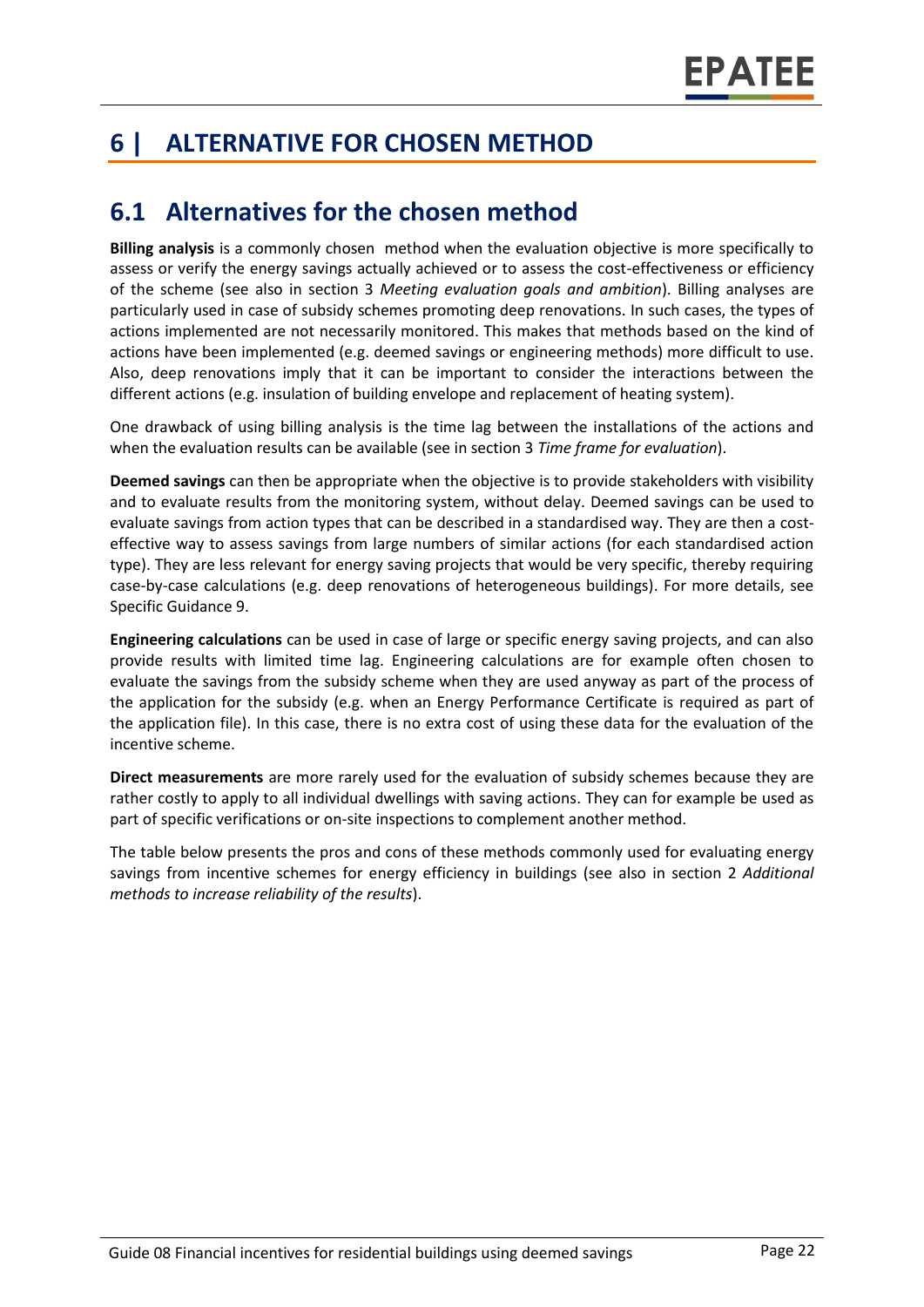| <b>Type of method</b>       | Pros                                                                                                                                                                                                                                                                                                                                                                                                                                                 | Cons                                                                                                                                                                                                                                                                                                                                                                                                                                                                                                                                                                                                                                                                                                     |
|-----------------------------|------------------------------------------------------------------------------------------------------------------------------------------------------------------------------------------------------------------------------------------------------------------------------------------------------------------------------------------------------------------------------------------------------------------------------------------------------|----------------------------------------------------------------------------------------------------------------------------------------------------------------------------------------------------------------------------------------------------------------------------------------------------------------------------------------------------------------------------------------------------------------------------------------------------------------------------------------------------------------------------------------------------------------------------------------------------------------------------------------------------------------------------------------------------------|
| <b>Billing analysis</b>     | Provide data about<br>$\bullet$<br>actual energy<br>consumption / energy<br>savings (capturing<br>prebound and rebound<br>effects, as well as<br>performance gaps)<br>Can be used to evaluate<br>$\bullet$<br>ex-post net savings<br>(depending on the type<br>of comparison group<br>chosen, or whether<br>adjustment factors can<br>be assessed with an<br>additional method)                                                                      | Can only be used for ex-post evaluation<br>$\bullet$<br>Frequent difficulties to collect billing data<br>(unless data collection carefully planned<br>and prepared in advance, e.g. collecting<br>participants' consent when actions are<br>installed)<br>Difficulties to get representative samples<br>$\bullet$<br>(cf. sampling bias + data losses along the<br>evaluation process)<br>Delays in getting the result (at least one<br>year to get the consumption after installing<br>actions + time to process and analyse data)<br>Difficulties to find relevant control or<br>comparison groups (when assessing net or<br>additional savings)                                                       |
| Deemed<br>savings           | Provide visibility to<br>$\bullet$<br>stakeholders<br>No delay in getting<br>$\bullet$<br>results from the<br>monitoring system<br>Low running cost (once<br>$\bullet$<br>the set of deemed<br>savings has been<br>defined)<br>Calculations directly<br>$\bullet$<br>related to the energy<br>saving actions installed                                                                                                                               | Use limited to action types that can be<br>$\bullet$<br>described in a standardised way<br>Do not reflect the energy savings achieved<br>for a given situation, but an average result<br>for a population of actions<br>Can require significant preliminary efforts<br>$\bullet$<br>(if many different action types included in<br>the scope of the incentive scheme)<br>Quality depending on the data available to<br>$\bullet$<br>define deemed savings<br>Possible gaps between deemed savings and<br>$\bullet$<br>actual savings (due to prebound and<br>rebound effects, and to performance gaps)<br>Additional method needed to evaluate ex-<br>$\bullet$<br>post the additionality of the savings |
| Engineering<br>calculations | Can be used for almost<br>all action types (including<br>deep renovations)<br>Can enable to automatize<br>$\bullet$<br>energy savings<br>calculations (through<br>standardised formula for<br>simple cases)<br>Can reflect the energy<br>$\bullet$<br>savings achieved for a<br>given situation (specific<br>calculations)<br>Limited delay in getting<br>$\bullet$<br>the results (calculations<br>can be done before the<br>actions are installed) | Require to collect data for each case (so<br>can be costly if data collected only for this<br>purpose and for large numbers of actions /<br>projects)<br>Possible gaps between engineering<br>$\bullet$<br>estimates and measured savings (see<br>references below)<br>Additional method needed to evaluate ex-<br>$\bullet$<br>post the additionality of the savings                                                                                                                                                                                                                                                                                                                                    |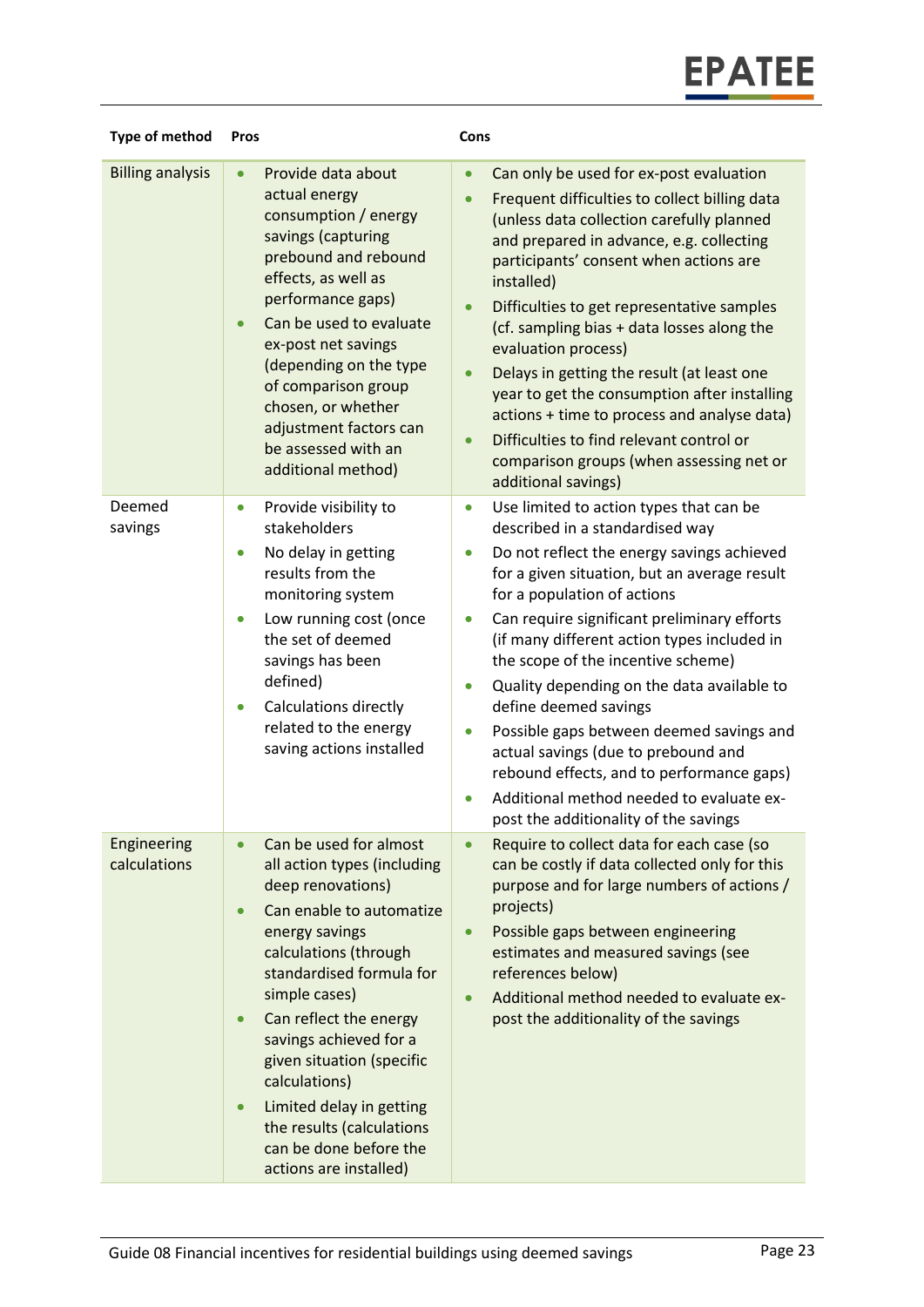| <b>Direct</b><br>measurements | Provide data about<br>$\bullet$<br>actual energy<br>consumption (for the<br>baseline and/or for the<br>situation with energy<br>saving actions) or about<br>actual values for key<br>parameters (e.g. indoor<br>temperature)<br>Can be used to assess<br>۰<br>performance gaps | Can be costly if measurements only done<br>$\bullet$<br>for this purpose and for large numbers of<br>actions<br>If sampling is used, attention should be<br>$\bullet$<br>paid to avoid sampling bias (if data are to<br>be extrapolated)<br>Additional method needed to evaluate ex-<br>٠<br>post the additionality of the savings<br>Delay in installing the actions (if used to<br>$\bullet$<br>verify the baseline, then time needed to<br>make the measurements, unless data are<br>already available)<br>Delay in getting the results (if used to verify<br>٠<br>the situation with energy saving actions,<br>then time needed to make measurements<br>after the actions are installed + time to<br>analyse the data) |
|-------------------------------|--------------------------------------------------------------------------------------------------------------------------------------------------------------------------------------------------------------------------------------------------------------------------------|----------------------------------------------------------------------------------------------------------------------------------------------------------------------------------------------------------------------------------------------------------------------------------------------------------------------------------------------------------------------------------------------------------------------------------------------------------------------------------------------------------------------------------------------------------------------------------------------------------------------------------------------------------------------------------------------------------------------------|
|-------------------------------|--------------------------------------------------------------------------------------------------------------------------------------------------------------------------------------------------------------------------------------------------------------------------------|----------------------------------------------------------------------------------------------------------------------------------------------------------------------------------------------------------------------------------------------------------------------------------------------------------------------------------------------------------------------------------------------------------------------------------------------------------------------------------------------------------------------------------------------------------------------------------------------------------------------------------------------------------------------------------------------------------------------------|

About the comparison between engineering estimates and billing analysis, see also:

- The dedicated EPATEE topical case study: [\(Sipma et al., 2019\)](https://www.epatee-toolbox.eu/evaluation-principles-and-methods/epatee-topical-case-study-comparing-estimated-versus-measured-energy-savings/)
- The experience sharing [webinars](https://epatee.eu/events-webinars) about "How and what can we learn from verifying energy savings first estimated with engineering calculations?"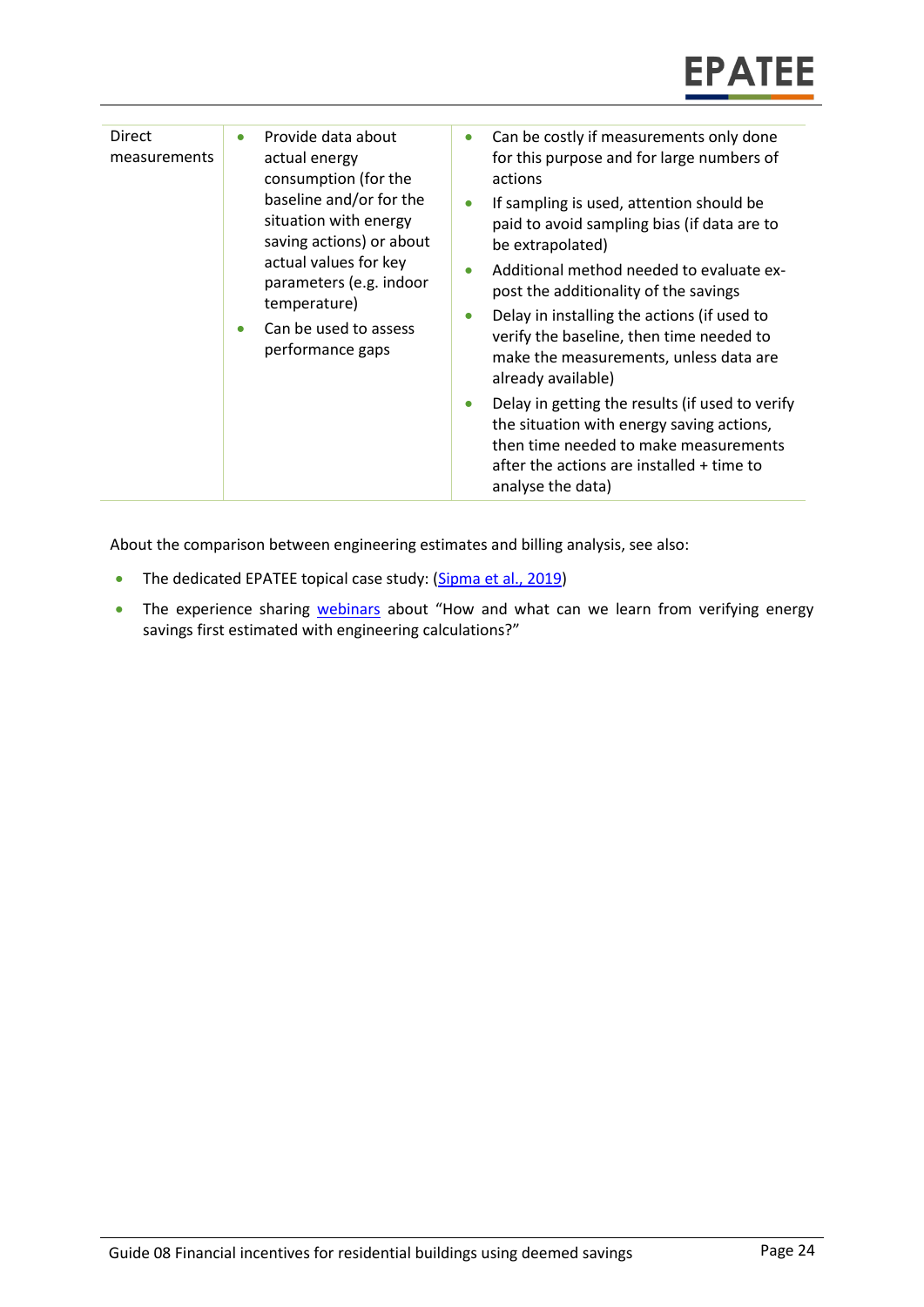# **7 | ADDITIONAL EVALUATION RESULTS**

## **7.1 Calculating avoided CO<sup>2</sup> emissions**

Depending on the priority objectives of the incentive scheme, the evaluation objectives can include the assessment of the results in terms of  $CO<sub>2</sub>$  savings (i.e. avoided  $CO<sub>2</sub>$  emissions).

In practice, billing analysis first provides a result of final energy savings. Then avoided  $CO<sub>2</sub>$  emissions can be evaluated from the energy savings by applying emission factors. Four key aspects are to be considered when choosing the emission factor(s):

- 1. Emission factors vary according to the **energy type**, so the energy savings need to be recorded per energy type. This is usually the case for a billing analysis, as billing data from different energy types (e.g. electricity, natural gas, district heat) are usually available separately.
- 2. Emission factors for a given type of energy **can vary over time** (especially for **electricity**).
- 3. Emission factors can be:
	- a) **Direct emission factors**: that take into account the emissions generated when producing the energy used;
	- b) **Lifecycle emission factors**: that take into account all the emissions generated from the extraction of the energy resources up to the dismantling of the energy plant.

Due to the differences that the choice of emission factor(s) can induce, it is important to document what emission factor(s) has(have) been used.

Emission factors can for example be based on official national emission factors used for the national inventory of emissions of greenhouse gases.

The conversion of **electricity** savings into CO<sub>2</sub> savings is however a special case, depending on the national mix for electricity production. Several choices are indeed possible, for example:

- **Average emission factor**, calculated from the total annual emissions from electricity production (possibly taking into account national imports and exports) divided by the annual amount of electricity consumed: this is a simple approach, but that might not reflect the fact that end-uses can have different times of use and thus correspond to different load profiles (while the emission factor for electricity can vary significantly between base load and peak load).
- **Emission factors per type of end-use**: this requires more sophisticated calculations (e.g. by decomposing the national load curves per type of end-use) that will be meant to use emission factors reflecting the differences in time of use (e.g. daily, seasonally).

As the incentive schemes for energy efficiency in buildings mostly deal with heating (and possibly cooling), emission factors specific to electric heating (or cooling) may be more relevant.

The choice between the two options above will then depend on the national electricity mix (cf. emission factor varying significantly with time of production or not), and whether electric heating represents a high share of heating in the dwelling stock.

If the evaluation objectives aim at assessing lifetime-cumulated  $CO<sub>2</sub>$  savings, it can also be needed to define a scenario about the evolution of the national electricity mix over the period of calculation (e.g. taking into account the objectives of shares of electricity produced from renewable energy sources).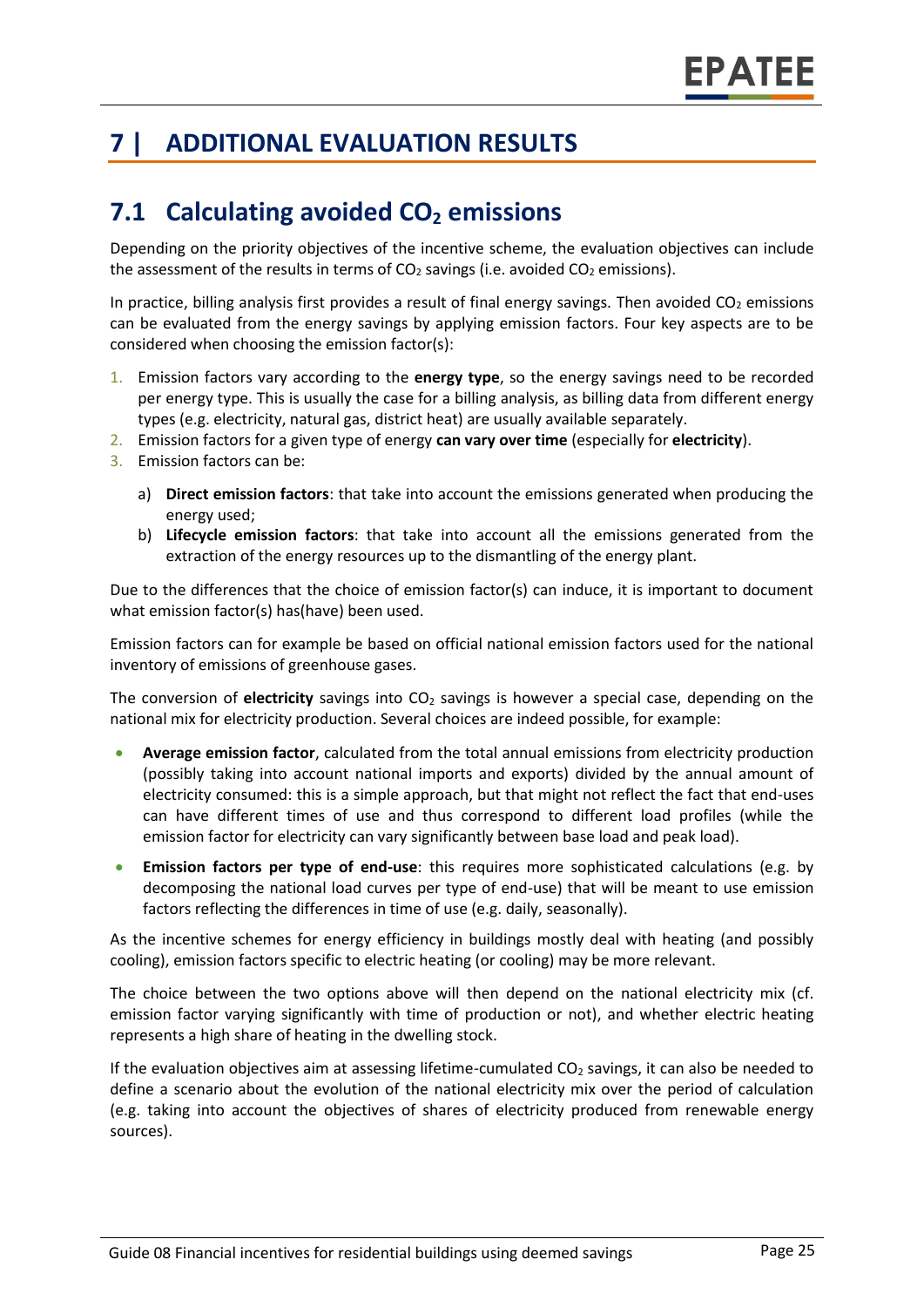The avoided emission of **other greenhouse gasses** due to energy savings are not included here, as these emissions (and more specifically their reductions) are generally negligible compared to  $CO<sub>2</sub>$  for actions in the residential sector.

**IPCC** (Intergovernmental Panel on Climate Change) provides a **[detailed database](https://www.ipcc-nggip.iges.or.jp/EFDB/main.php) of peer-reviewed emission factors.** 

### **7.2 Calculating cost-effectiveness**

Cost-effectiveness is the ratio between costs to achieve energy savings and the amount of savings and possibly other benefits.

A distinction can be made according to the point of view adopted to assess cost-effectiveness:

- Cost-effectiveness for the end-user or participant (e.g. payback time)
- Cost-effectiveness from the point of view of the public authority funding the incentive (e.g. comparing different types of policy measures according to the public cost of energy savings)
- Cost-effectiveness for society at large (e.g. social net present value)

For more details about the different perspectives, see for example [\(Breitschopf](https://epatee.eu/system/tdf/epatee_report_on_the_knowledge_base.pdf?file=1&type=node&id=29&force=1) et al., 2018).

The table below summarizes the main costs and benefits taken into account according to the perspective adopted.

| Point of view         | Costs                                                                                                                                                                                                       | <b>Benefits</b>                                                                                                                                                                                                                                         |
|-----------------------|-------------------------------------------------------------------------------------------------------------------------------------------------------------------------------------------------------------|---------------------------------------------------------------------------------------------------------------------------------------------------------------------------------------------------------------------------------------------------------|
| Participants          | Part of the investments paid<br>$\bullet$<br>by the participants                                                                                                                                            | Gross energy savings<br>$\bullet$<br>(note: the financial aids received from the<br>incentive scheme is taken into account in the<br>fact that only the part of the investments<br>paid by the participants is included in the<br>calculation)          |
| Public<br>authorities | Financial incentives paid to<br>$\bullet$<br>the participants<br>Administration costs of the<br>$\bullet$<br>scheme<br>Losses in tax revenues (due<br>$\bullet$<br>to additional energy savings)            | Increases in tax revenues (due to<br>$\bullet$<br>additional investments made in energy<br>saving actions vs. baseline scenario)<br>Net energy savings (e.g. if the indicator<br>$\bullet$<br>calculated is about the public cost of<br>energy savings) |
| Society               | Part of the investments paid<br>$\bullet$<br>by the participants (for<br>additional actions only)<br>Financial incentives paid to<br>$\bullet$<br>the participants<br>Administration costs of the<br>scheme | Net energy savings<br>$\bullet$                                                                                                                                                                                                                         |

**NOTE:** the table above does not deal with non-energy impacts. Depending on the context and objectives of the incentive scheme, non-energy benefits can be larger than the benefits from energy savings. When assessing the cost-effectiveness of an incentive scheme from the society's point of view, it is therefore recommended to consider if it is relevant to include non-energy impacts in the scope of analysis (see *Calculating other co-benefits* below for more details).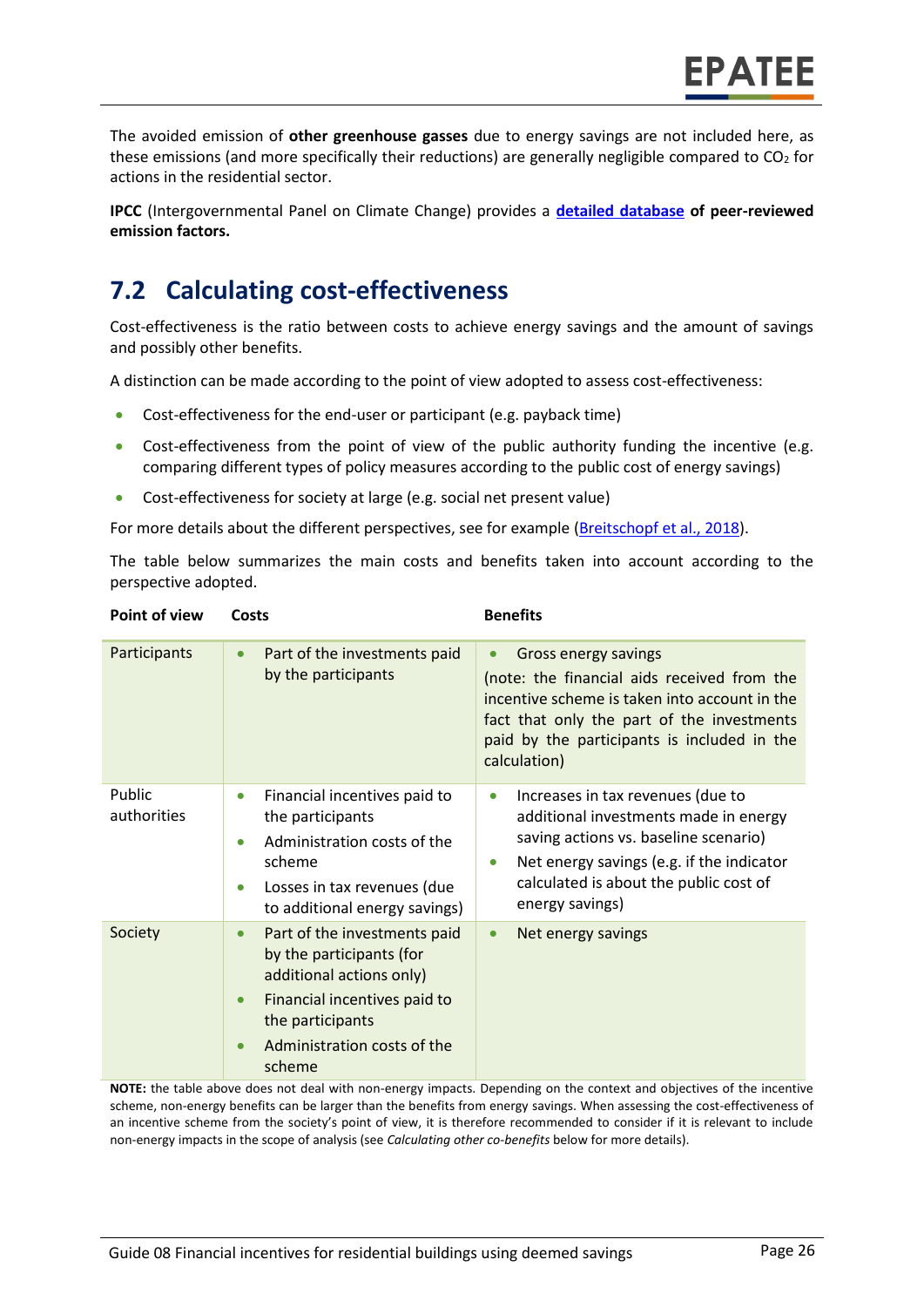For more details about assessing cost-effectiveness or cost-benefit analysis, see for example [\(Clinch](https://pdfs.semanticscholar.org/0c5a/62027a92577ef72238b72b9bbdbeca929cb7.pdf)  and [Healy 2001;](https://pdfs.semanticscholar.org/0c5a/62027a92577ef72238b72b9bbdbeca929cb7.pdf) [Collins and Curtis, 2017\)](https://www.econstor.eu/bitstream/10419/174275/1/WP542.pdf). And more generally about assessing the effectiveness of incentive schemes, see for example [\(Stern et al., 1986;](https://journals.sagepub.com/doi/abs/10.1177/0193841X8601000201) Studer and [Rieder, 2019\)](https://www.mdpi.com/2225-1154/7/2/28/pdf).

# **7.3 Calculating other Co-benefits**

Possible co-benefits from saving energy can concern:

- Reduction of energy poverty
- Better indoor climate
- Extra employment
- Impact on economic activity
- Reduced dependency on (insecure) energy import

It should be noted that the impacts from incentive schemes on each of these aspects are usually positive, but can also be negative (e.g. on State budget or distributional effects). Therefore, it is in general more appropriate to speak about non-energy impacts.

For a general background about non-energy impacts, see [here.](https://www.epatee-toolbox.eu/evaluation-principles-and-methods/general-principles/evaluating-impacts-other-than-energy-savings/)

Analysis about how non-energy impacts can have an influence on the political support or rationale for an incentive scheme can be found for example in [\(Kerr et al.,](https://www.sciencedirect.com/science/article/pii/S0301421517302069) 2017; [Rosenow,](http://de.janrosenow.com/uploads/4/7/1/2/4712328/rosenow_2013_the_politics_of_the_german_co2_building_rehabilitation_programme.pdf) 2013).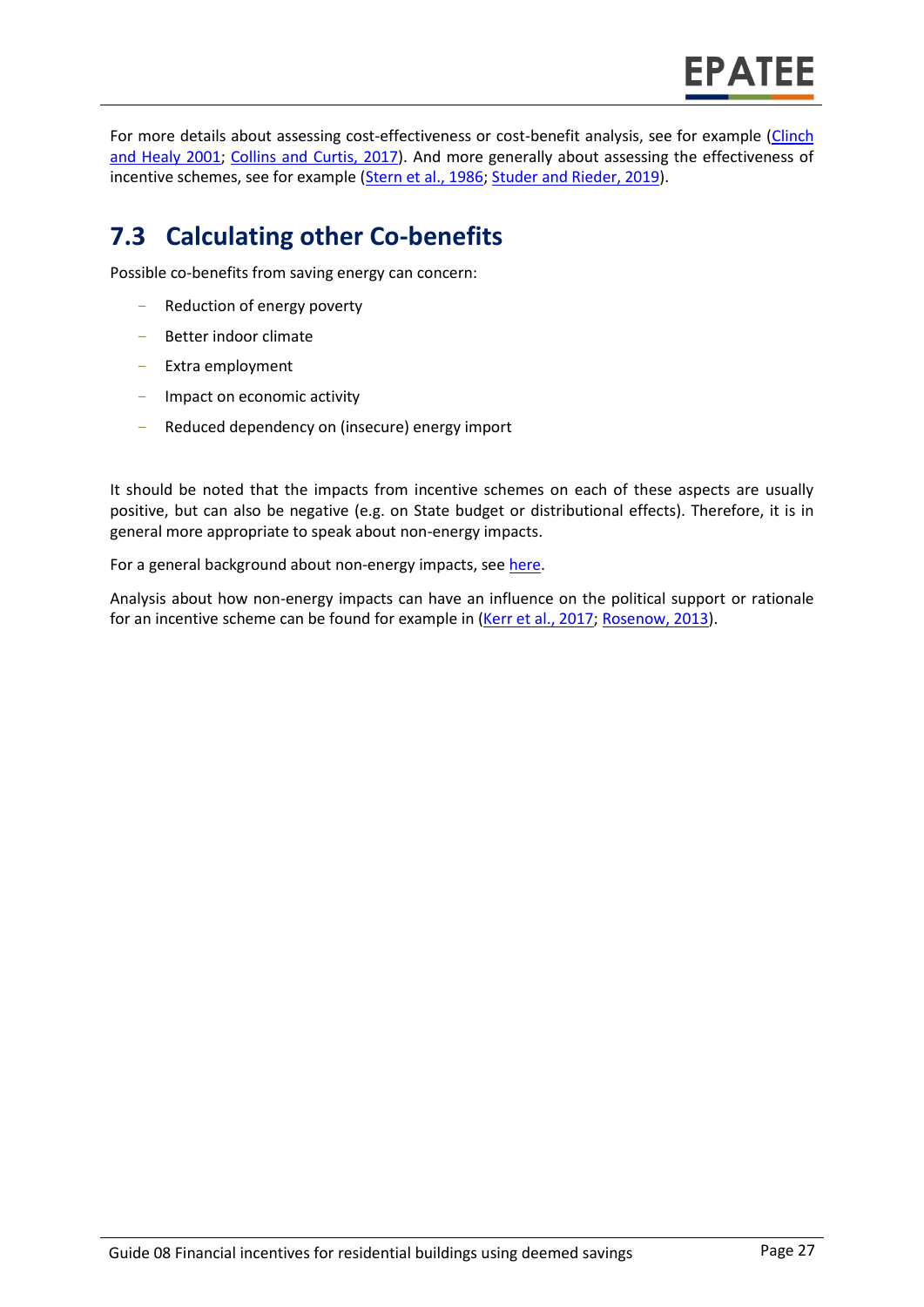### **8 | CONCRETE EXAMPLES**

#### **EPATEE case studies:**

- [Broc, J.S. \(2017\).](https://www.epatee-toolbox.eu/wp-content/uploads/2018/10/epatee_case_study_ireland_better_energy_homes_ok.pdf) Better Energy Homes scheme (Ireland). Case study prepared by IEECP for the EPATEE project, funded by the European Union's Horizon 2020 programme.
- Sipma, J., Broc, J.S. [& Skema, R. \(2019\).](https://www.epatee-toolbox.eu/evaluation-principles-and-methods/epatee-topical-case-study-comparing-estimated-versus-measured-energy-savings/) Comparing estimated versus measured energy savings. Topical case study of the EPATEE project, funded by the European Union's Horizon 2020 programme.
- [Spyridaki, N-A. &](https://www.epatee-toolbox.eu/wp-content/uploads/2018/10/epatee_case_study_us_weatherization_assistance_program_ok.pdf) Broc, J-S. (2018). Weatherization Assistance Programme (United States). Case study prepared by IEECP for the EPATEE project, funded by the European Union's Horizon 2020 programme.

#### **Complementary references about these examples:**

- [Blasnik, M., Dalhoff, G., Carroll, D., Ucar, F. & Bausch, D. \(2015\).](https://weatherization.ornl.gov/wp-content/uploads/pdf/WAPRecoveryActEvalFinalReports/ORNL_TM-2014_582.pdf) Evaluation of the Weatherization Assistance Program During Program Years 2009-2011 (American Recovery and Reinvestment Act Period): Energy Impacts for Single Family Homes. Report ORNL/TM-2014/582 of the Oak Ridge National Laboratory, March 2015.
- [Scheer, J., Clancy, M., and S.N. Hógáin \(2013\)](https://link.springer.com/article/10.1007/s12053-012-9164-8). Quantification of energy savings from Ireland's Home Energy Saving scheme: an ex post billing analysis. *Energy Efficiency*, 6(1), 35-48.

#### **Other examples of evaluations using billing analysis:**

- [Adan, H. & Fuerst, F. \(2016\).](http://link.springer.com/article/10.1007/s12053-015-9418-3) Do energy efficiency measures really reduce household energy consumption? A difference-in-difference analysis. *Energy Efficiency*, 9(5), 1207–1219
- [Beagon, P., Boland, F., & O'Donnell, J. \(2018\)](https://www.sciencedirect.com/science/article/pii/S0378778817339592). Quantitative evaluation of deep retrofitted social housing using metered gas data. *Energy and Buildings*, 170, 242-256.
- [Coyne, B., Lyons, S., & McCoy, D. \(2018\).](https://link.springer.com/article/10.1007/s12053-018-9688-7) The effects of home energy efficiency upgrades on social housing tenants: evidence from Ireland. *Energy Efficiency*, 11(8), 2077-2100.
- [Filippini, M., & Zhang, L. \(2019\).](https://www.researchgate.net/profile/Lin_Zhang11/publication/328149001_Impacts_of_heat_metering_and_efficiency_retrofit_policy_on_residential_energy_consumption_in_China/links/5bbb95ae92851c7fde341687/Impacts-of-heat-metering-and-efficiency-retrofit-policy-on-residential-energy-consumption-in-China.pdf) Impacts of heat metering and efficiency retrofit policy on residential energy consumption in China. *Environmental Economics and Policy Studies*, 21(2), 203-216.
- [Valentová M, Karásek J, & Knápek J. \(2018\).](https://doi.org/10.1002/wene.323) Ex post evaluation of energy efficiency programs: Case study of Czech Green Investment Scheme. *WIREs Energy and Environment*, 2018;e323.
- [Webber, P., Gouldson, A., & Kerr, N. \(2015\).](http://dx.doi.org/10.1016/j.enpol.2015.04.020) The impacts of household retrofit and domestic energy efficiency schemes: A large scale, ex post evaluation. *Energy Policy*, 84, 35-43. a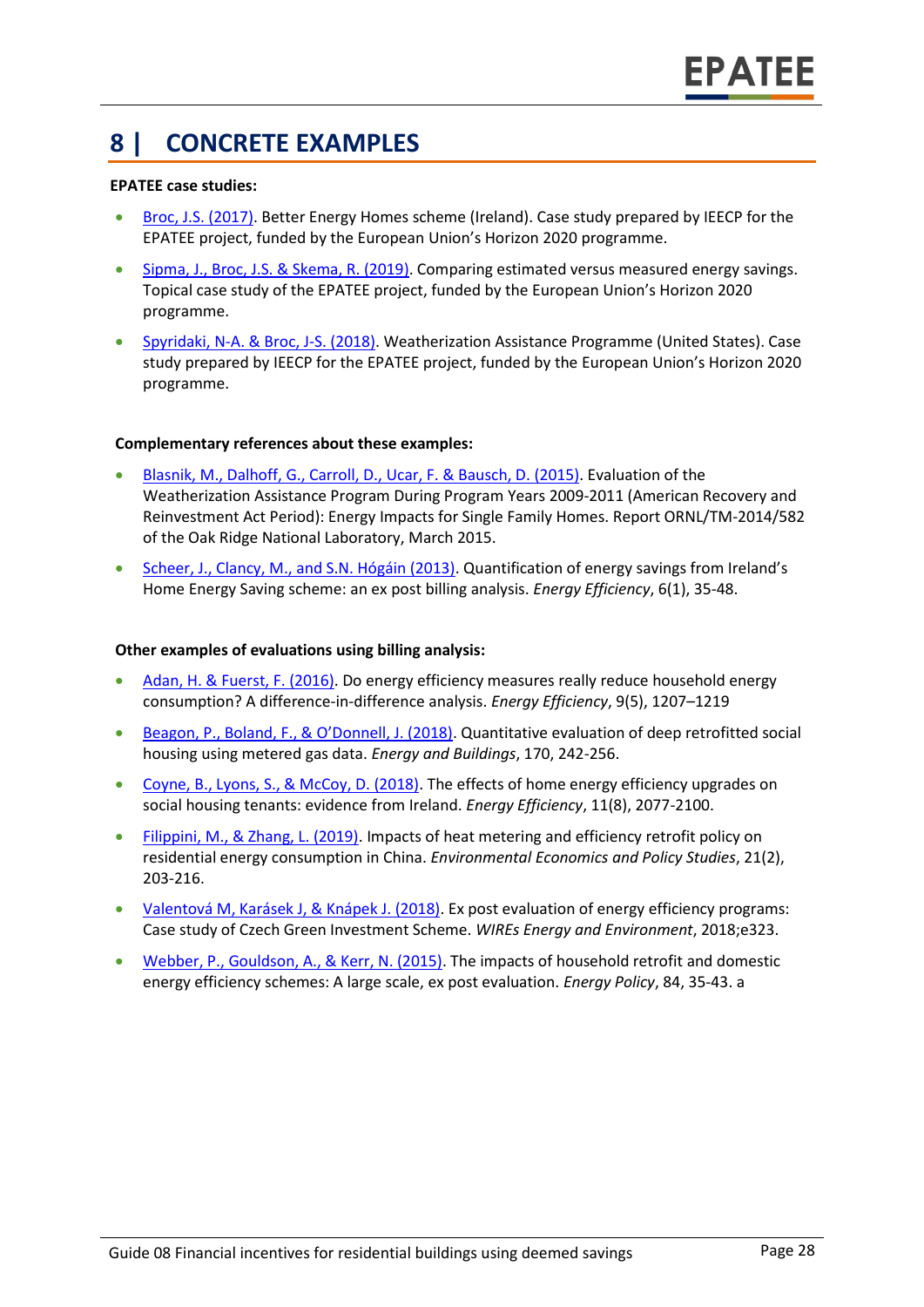### **9 | FURTHER READING**

#### **General guidance on evaluations**

- [Agnew, K. & Goldberg, M. \(2017\).](https://www.nrel.gov/docs/fy17osti/68564.pdf) Chapter 8: Whole-Building Retrofit with Consumption Data Analysis Evaluation Protocol. The Uniform Methods Project: Methods for Determining Energy-Efficiency Savings for Specific Measures. Prepared for NREL (National Renewable Energy Laboratory), November 2017.<https://www.energy.gov/eere/about-us/ump-protocols>
- [Baumgartner, R. \(2017\).](http://www.nrel.gov/docs/fy17osti/68568.pdf) Chapter 12: Survey Design and Implementation for Estimating Gross Savings Cross-Cutting Protocol. The Uniform Methods Project: Methods for Determining Energy-Efficiency Savings for Specific Measures. Prepared for NREL (National Renewable Energy Laboratory), September 2017.<https://www.energy.gov/eere/about-us/ump-protocols>
- [Breitschopf, B., Schlomann, B., and F. Voswinkel \(2018\).](https://epatee.eu/system/tdf/epatee_report_on_the_knowledge_base.pdf?file=1&type=node&id=29&force=1) Identifying current knowledge, suggestions and conclusions from the literature. Report of task 3.1 of the EPATEE project.
- [EVO \(2016\).](https://evo-world.org/en/products-services-mainmenu-en/protocols/ipmvp) Core Concepts International Performance Measurement and Verification Protocol. Efficiency Valuation Organization, October 2016[. https://evo-world.org](https://evo-world.org/)
- [Hoffman, I., Schiller, S., Todd, A., Billingsley, M., Goldman, C., Schwartz, L., 2015.](https://emp.lbl.gov/publications/energy-savings-lifetimes-and) Energy Savings Lifetimes and Persistence: Practices, Issues and Data. Technical Brief, Lawrence Berkeley National Laboratory, May 2015.
- [Jacobson, D. \(2017\).](https://www.nrel.gov/docs/fy17osti/68561.pdf) Chapter 5: Residential Furnaces and Boilers Evaluation Protocol. The Uniform Methods Project: Methods for Determining Energy-Efficiency Savings for Specific Measures. Prepared for NREL (National Renewable Energy Laboratory), September 2017. <https://www.energy.gov/eere/about-us/ump-protocols>
- [Khawaja, S., Rushton, J. & Keeling, J. \(2017\).](https://www.nrel.gov/docs/fy17osti/68567.pdf) Chapter 11: Sample Design Cross-Cutting Protocol. The Uniform Methods Project: Methods for Determining Energy-Efficiency Savings for Specific Measures. Prepared for NREL (National Renewable Energy Laboratory), September 2017. <https://www.energy.gov/eere/about-us/ump-protocols>
- [Qiu, Y., & Patwardhan, A. \(2018\).](https://par.nsf.gov/servlets/purl/10083634) Big Data and Residential Energy Efficiency Evaluation. *Current Sustainable/Renewable Energy Reports*, 5(1), 67-75.
- [Romberger, J. \(2017\).](https://www.nrel.gov/docs/fy17osti/68575.pdf) Chapter 19: HVAC Controls (DDC/EMS/BAS) Evaluation Protocol. The Uniform Methods Project: Methods for Determining Energy-Efficiency Savings for Specific Measures. Prepared for NREL (National Renewable Energy Laboratory), September 2017. <https://www.energy.gov/eere/about-us/ump-protocols>
- [Stewart, J. \(2017\).](https://www.nrel.gov/docs/fy17osti/68316.pdf) Chapter 24: Strategic Energy Management (SEM) Evaluation Protocol. The Uniform Methods Project: Methods for Determining Energy-Efficiency Savings for Specific Measures. Prepared for NREL (National Renewable Energy Laboratory), May 2017. <https://www.energy.gov/eere/about-us/ump-protocols>
- [Stuart, E.A. \(2010\).](https://www.ncbi.nlm.nih.gov/pmc/articles/PMC2943670/) Matching Methods for Causal Inference: A Review and a Look Forward. *Statistical Science* 25(1):1–21.
- [Violette, D.M. & Rathbun, P. \(2017\).](https://www.nrel.gov/docs/fy17osti/68578.pdf) Chapter 21: Estimating Net Savings Common Practices. The Uniform Methods Project: Methods for Determining Energy-Efficiency Savings for Specific Measures. Prepared for NREL (National Renewable Energy Laboratory), October 2017. <https://www.energy.gov/eere/about-us/ump-protocols>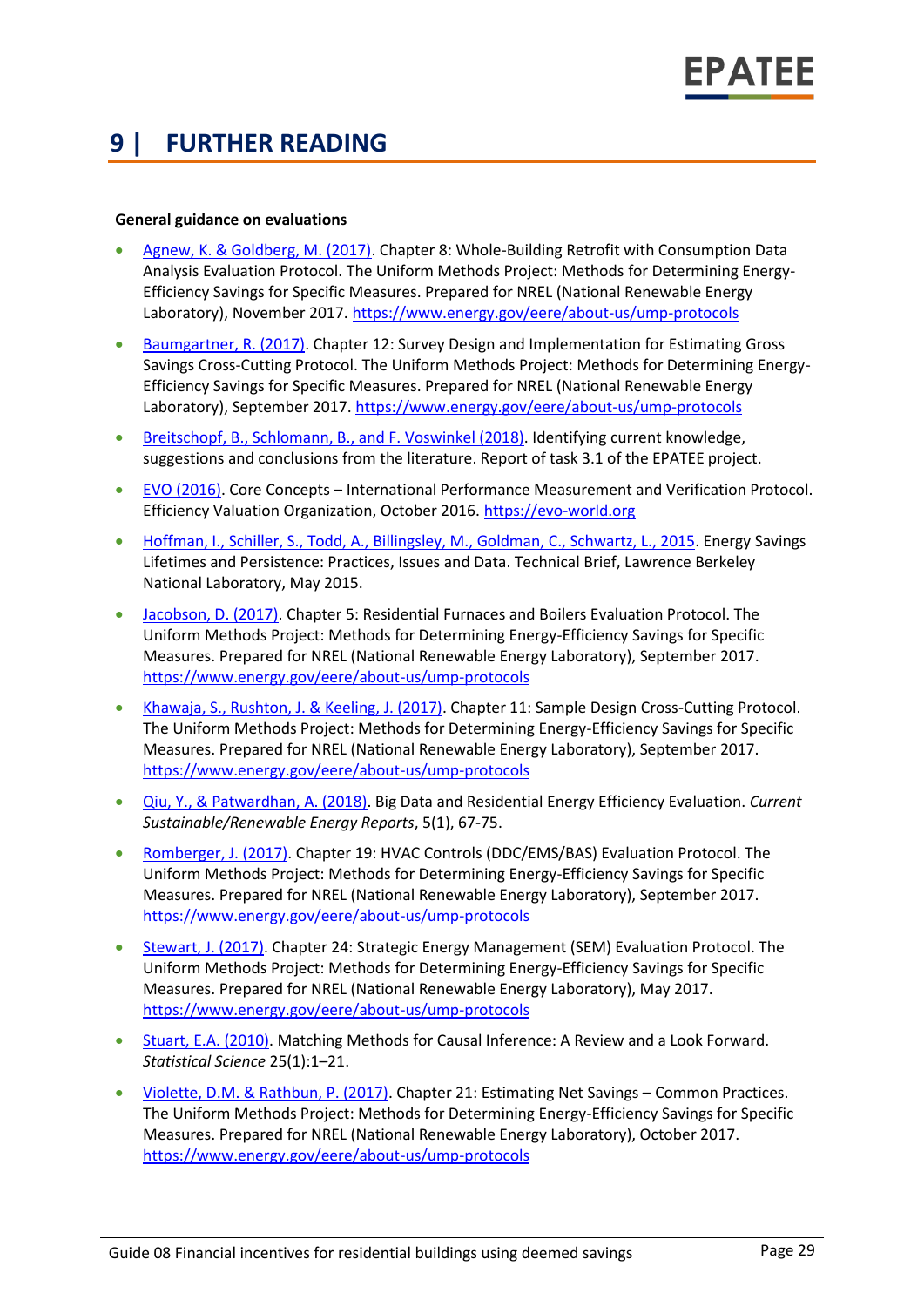- [Voswinkel, F., Broc, J.S., Breitschopf, B.](https://www.epatee-toolbox.eu/?page_id=416) & Schlomann, B. (2018). Evaluating net energy savings. Topical case study of the EPATEE project, funded by the European Union's Horizon 2020 programme.
- [Wade, J. & Eyre, N. \(2015\).](http://www.ukerc.ac.uk/programmes/technology-and-policy-assessment/energy-efficiency-evaluation.html) Energy efficiency evaluation: The evidence for real energy savings from energy efficiency programmes in the household sector. London: UK Energy Research Centre.

#### **About financial incentives for energy efficiency in buildings**

- [Federici, A., Iorio, G. & Martini, C. \(2018\).](http://www.odyssee-mure.eu/publications/policy-brief/increasing-building-energy-efficiency-incentive-schemes.pdf) Buildings and incentives schemes. ODYSSEE-MURE Policy brief, July 2018.
- [Maki, A., Burns, R. J., Ha, L., & Rothman, A. J. \(2016\).](http://www.alexmaki.com/uploads/5/1/9/7/5197184/paying_people_to_protect_-_maki_et_al._-_accepted_version.pdf) Paying people to protect the environment: A meta-analysis of financial incentive interventions to promote environmental behaviors. *Journal of Environmental Psychology*, 47, 242-255.
- [Olubunmi, O. A., Xia, P. B., & Skitmore, M. \(2016\).](http://eprints.qut.edu.au/92701/3/92701.pdf) Green building incentives: A review. *Renewable and Sustainable Energy Reviews*, 59, 1611-1621.

#### **About policy mix or comparisons of policy instruments for energy efficiency in buildings**

- Boonekamp, P.G.M. (2007) Price elasticities, policy measures and actual development in household energy consumption—a bottom up analysis for the Netherlands. Energy Economics, 2007, Vol.29, issue2,133-157 (part of PhD thesis Improved methods to evaluate realised savings, 2005).
- [Boza-Kiss, B., Moles-Grueso, S., & Urge-Vorsatz, D. \(2013\).](https://www.sciencedirect.com/science/article/pii/S1877343513000341) Evaluating policy instruments to foster energy efficiency for the sustainable transformation of buildings. *Current Opinion in Environmental Sustainability*, 5(2), 163-176.
- [Murphy, L. \(2014\).](https://www.researchgate.net/profile/Lorraine_Murphy2/publication/263610948_The_policy_instruments_of_European_front-runners_Effective_for_saving_energy_in_existing_dwellings/links/56ddc59908aed4e2a99c5cdf.pdf) The policy instruments of European front-runners: effective for saving energy in existing dwellings? *Energy Efficiency*, 7(2), 285-301.

#### **About issues related to the use of billing analysis**

- [Goldberg, M. L., Agnew, G.K., Fowlie, M., Train, K. & Smith, A.B.](https://www.iepec.org/wp-content/uploads/2018/02/2017paper_goldberg_agnew_fowlie_train_smith-1.pdf) (2017). Not Just Another Pretty Formula: Practical Methods for Mitigating Self-Selection Bias in Billing Analysis Regressions. Proceedings of IEPEC 2017. [www.iepec.org](http://www.iepec.org/)
- [Randazzo, K.V., Ridge, R.S., Wayland, S., & Smith, B.A \(2017\).](https://www.iepec.org/wp-content/uploads/2018/04/2017paper_randazzo_ridge_wayland_smith.pdf) Comparison Groups for Whole Building Program Impact Evaluations: They are Harder and Easier Than You Think. Proceedings of IEPEC 2017. [www.iepec.org](http://www.iepec.org/)

#### **About the comparison between engineering estimates and billing analysis**

- [Filippidou, F., Nieboer, N., & Visscher,](http://proceedings.eceee.org/visabstrakt.php?event=7&doc=8-117-17) H. (2017). Effectiveness of energy renovations: a reassessment based on actual consumption savings. Proceedings of the ECEEE 2017 Summer Study, 1737-1746.
- [Summerfield, A. J., Oreszczyn, T., Palmer, J., Hamilton, I. G., Li, F. G. N., Crawley, J., & Lowe, R. J.](https://www.sciencedirect.com/science/article/pii/S0301421519301168)  [\(2019\).](https://www.sciencedirect.com/science/article/pii/S0301421519301168) What do empirical findings reveal about modelled energy demand and energy ratings? Comparisons of gas consumption across the English residential sector. *Energy Policy*, 129, 997- 1007.
- [Summerfield, A.J., Oreszczyn T., Palmer, J., &](https://energy-evaluation.org/wp-content/uploads/2019/06/2018-summerfield-paper-vienna.pdf) Hamilton, I.G. (2018). Caveats for Policy Development when Combining Energy Ratings, National Building Energy Models, and Empirical Statistics. Proceedings of IEPPEC 2018.

#### **Examples of studies about pre-bound or rebound effects, or improved comfort**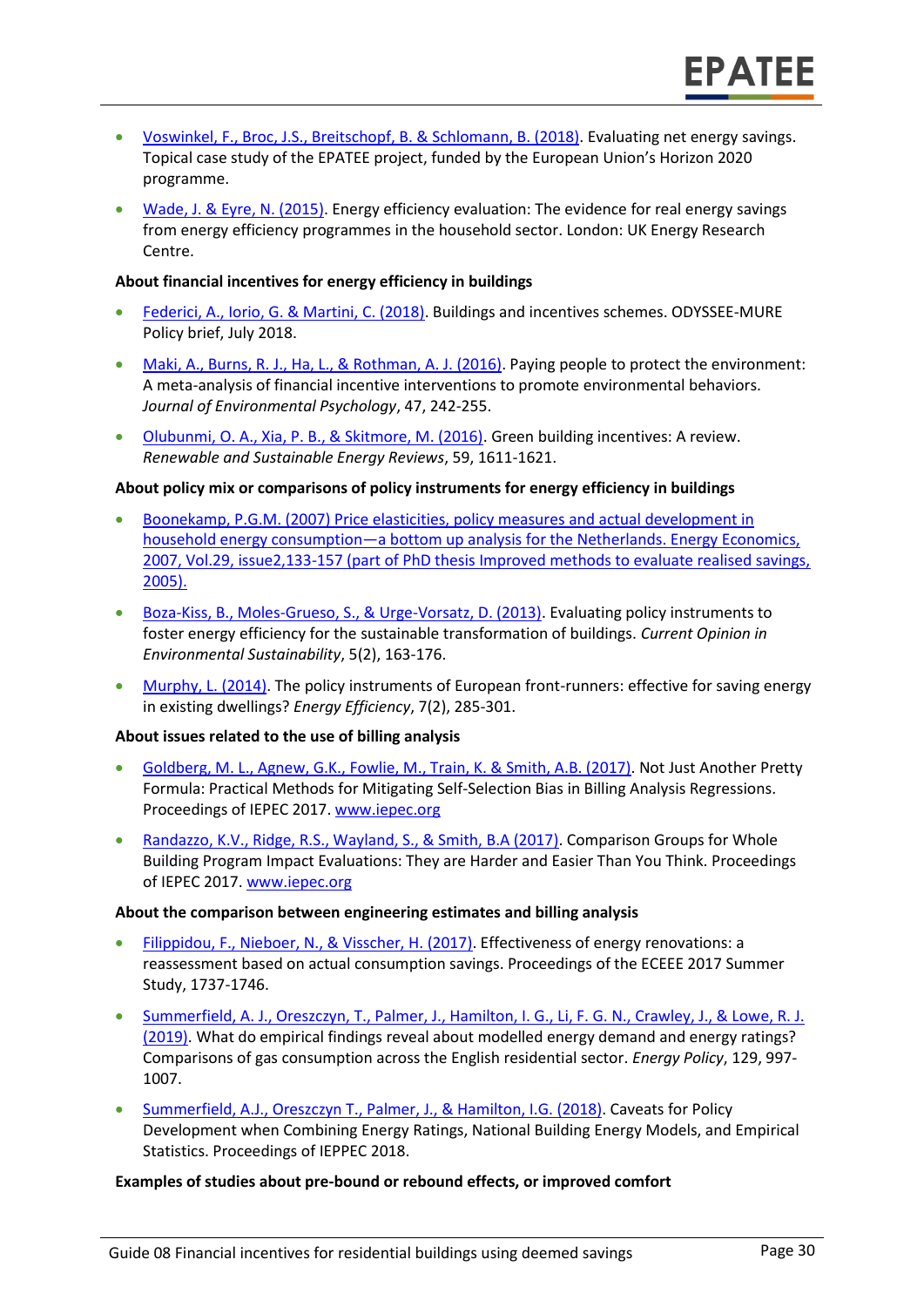- [Hong, S. H., Gilbertson, J., Oreszczyn, T., Green, G., Ridley, I., & Warm Front Study Group \(2009\).](http://discovery.ucl.ac.uk/15210/1/15210.pdf) A field study of thermal comfort in low-income dwellings in England before and after energy efficient refurbishment. *Building and Environment*, 44(6), 1228-1236.
- [Milne, G., & Boardman, B. \(2000\).](https://www.sciencedirect.com/science/article/pii/S0301421500000197) Making cold homes warmer: the effect of energy efficiency improvements in low-income homes. A report to the Energy Action Grants Agency Charitable Trust. *Energy policy*, 28(6-7), 411-424.
- [Raynaud, M., Osso, D., Bourges, B., Duplessis, B., & Adnot, J. \(2014\).](https://energy-evaluation.org/wp-content/uploads/2019/06/2014-berlin-maxime-raynaud.pdf) Evidence of an indirect rebound effect with air-to-air heat pump: to have and not to use? Proceeding of IEPPEC 2014.

#### **About effectiveness, free-riders, etc.**

- [Clinch, J. P., & Healy, J. D. \(2001\).](https://pdfs.semanticscholar.org/0c5a/62027a92577ef72238b72b9bbdbeca929cb7.pdf) Cost-benefit analysis of domestic energy efficiency. *Energy Policy*, 29(2), 113-124.
- [Collins, M., & Curtis, J. \(2018\).](https://www.sciencedirect.com/science/article/pii/S0301421518301897) Willingness-to-pay and free-riding in a national energy efficiency retrofit grant scheme. *Energy policy*, 118, 211-220.
- [Collins, M., & Curtis, J. \(2017\).](https://www.econstor.eu/bitstream/10419/174275/1/WP542.pdf) Value for money in energy efficiency retrofits in Ireland: grant provider and grant recipients. *Applied Economics*, 49(51), 5245-5267.
- [Olsthoorn, M., Schleich, J., Gassmann, X., & Faure, C. \(2017\).](https://www.econstor.eu/bitstream/10419/167585/1/89506796X.pdf) Free riding and rebates for residential energy efficiency upgrades: A multi-country contingent valuation experiment. *Energy Economics*, 68, 33-44.
- [Shen, P., Betz, R., & Yong, S. K. \(2018\).](https://link.springer.com/article/10.1007/s12053-018-9745-2) Energy efficiency subsidies, additionality and incentive compatibility under hidden information. *Energy Efficiency*, 1-14 (online first).
- [Stern, P. C., Aronson, E., Darley, J. M., Hill, D. H., Hirst, E., Kempton, W., & Wilbanks, T. J. \(1986\).](https://journals.sagepub.com/doi/abs/10.1177/0193841X8601000201) The effectiveness of incentives for residential energy conservation. *Evaluation Review*, 10(2), 147-176.
- [Studer, S., & Rieder, S. \(2019\).](https://www.mdpi.com/2225-1154/7/2/28/pdf) What Can Policy-Makers Do to Increase the Effectiveness of Building Renovation Subsidies? *Climate*, 7(2), 28.

#### **Example about persistence of savings**

• [McCoy, D., & Kotsch, R. \(2018\).](http://www.lse.ac.uk/GranthamInstitute/wp-content/uploads/2018/11/working-paper-306-McCoy-Kotsch.pdf) Why the energy efficiency gap is smaller than we think: quantifying heterogeneity and persistence in the returns to energy efficiency measures. Centre for Climate Change Economics and Policy Working Paper 340, November 2018.

#### **About non-energy impacts**:

- [Coyne, B., Lyons, S., & McCoy, D. \(2018\).](https://link.springer.com/article/10.1007/s12053-018-9688-7) The effects of home energy efficiency upgrades on social housing tenants: evidence from Ireland. *Energy Efficiency*, 11(8), 2077-2100.
- [Kerr, N., Gouldson, A., & Barrett, J. \(2017\).](https://www.sciencedirect.com/science/article/pii/S0301421517302069) The rationale for energy efficiency policy: Assessing the recognition of the multiple benefits of energy efficiency retrofit policy. *Energy Policy*, 106, 212-221.
- [Rosenow, J. \(2013\).](http://de.janrosenow.com/uploads/4/7/1/2/4712328/rosenow_2013_the_politics_of_the_german_co2_building_rehabilitation_programme.pdf) The politics of the German CO 2-Building Rehabilitation Programme. *Energy Efficiency*, 6(2), 219-238.